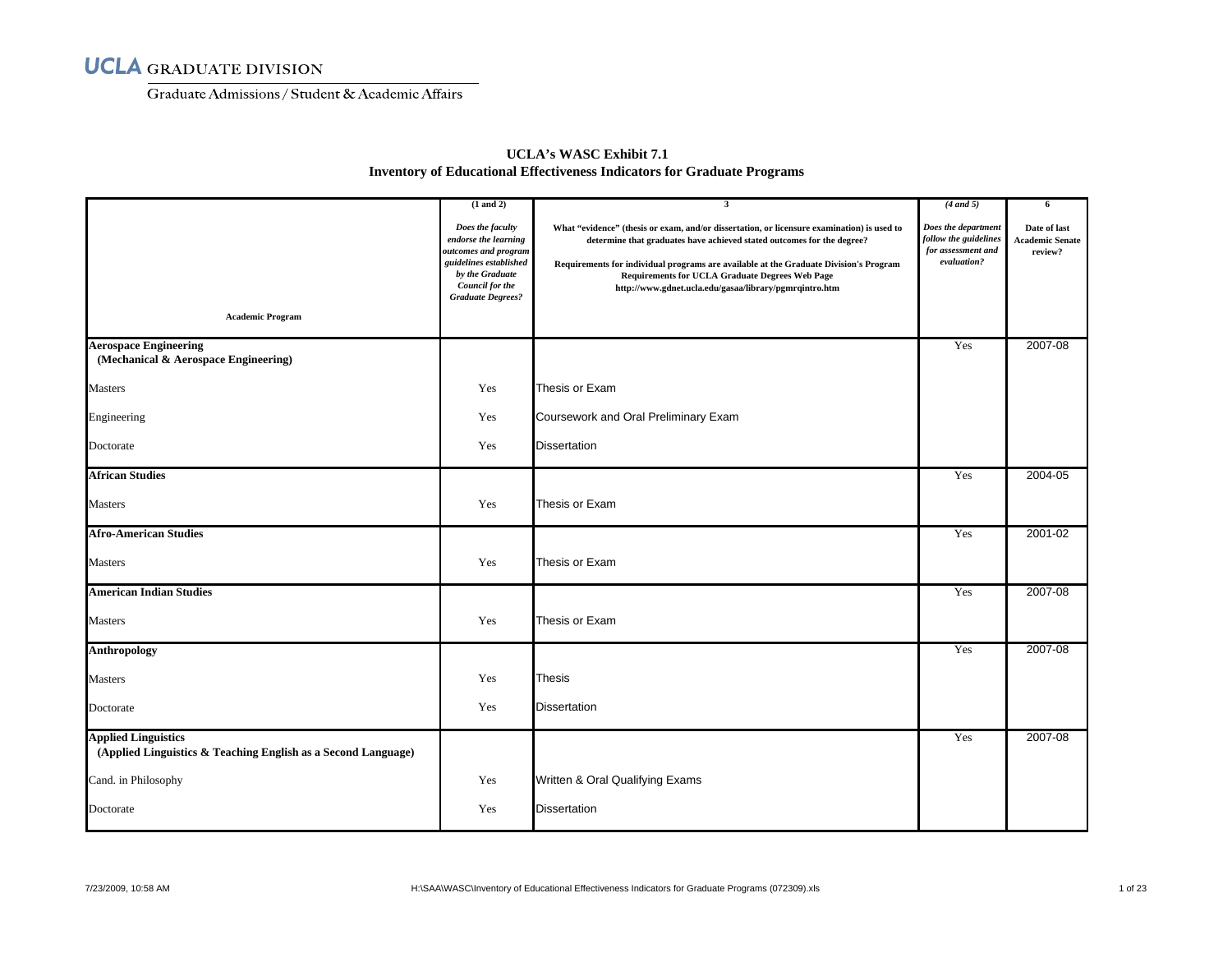Graduate Admissions/ Student & Academic Affairs

| <b>Academic Program</b>                                       | $(1$ and $2)$<br>Does the faculty<br>endorse the learning<br>outcomes and program<br>guidelines established<br>by the Graduate<br>Council for the<br><b>Graduate Degrees?</b> | $\mathbf{3}$<br>What "evidence" (thesis or exam, and/or dissertation, or licensure examination) is used to<br>determine that graduates have achieved stated outcomes for the degree?<br>Requirements for individual programs are available at the Graduate Division's Program<br><b>Requirements for UCLA Graduate Degrees Web Page</b><br>http://www.gdnet.ucla.edu/gasaa/library/pgmrqintro.htm | $(4$ and 5)<br>Does the department<br>follow the guidelines<br>for assessment and<br>evaluation? | -6<br>Date of last<br><b>Academic Senate</b><br>review? |
|---------------------------------------------------------------|-------------------------------------------------------------------------------------------------------------------------------------------------------------------------------|---------------------------------------------------------------------------------------------------------------------------------------------------------------------------------------------------------------------------------------------------------------------------------------------------------------------------------------------------------------------------------------------------|--------------------------------------------------------------------------------------------------|---------------------------------------------------------|
|                                                               |                                                                                                                                                                               |                                                                                                                                                                                                                                                                                                                                                                                                   |                                                                                                  |                                                         |
| Applied Linguistics and Teaching English as a Second Language |                                                                                                                                                                               |                                                                                                                                                                                                                                                                                                                                                                                                   | Yes                                                                                              | 2007-08                                                 |
| Certificate of Specialization                                 | Yes                                                                                                                                                                           | Coursework                                                                                                                                                                                                                                                                                                                                                                                        |                                                                                                  |                                                         |
| Masters                                                       | Yes                                                                                                                                                                           | <b>Thesis</b>                                                                                                                                                                                                                                                                                                                                                                                     |                                                                                                  |                                                         |
| <b>Archaeology</b>                                            |                                                                                                                                                                               |                                                                                                                                                                                                                                                                                                                                                                                                   | Yes                                                                                              | 2005-06                                                 |
| Masters                                                       | Yes                                                                                                                                                                           | Exam                                                                                                                                                                                                                                                                                                                                                                                              |                                                                                                  |                                                         |
| Cand. in Philosophy                                           | Yes                                                                                                                                                                           | Written & Oral Qualifying Exams                                                                                                                                                                                                                                                                                                                                                                   |                                                                                                  |                                                         |
| Doctorate                                                     | Yes                                                                                                                                                                           | <b>Dissertation</b>                                                                                                                                                                                                                                                                                                                                                                               |                                                                                                  |                                                         |
| Architecture<br>(Architecture and Urban Design)               |                                                                                                                                                                               |                                                                                                                                                                                                                                                                                                                                                                                                   | Yes                                                                                              | 2006-07                                                 |
| <b>Professional Masters</b>                                   | Yes                                                                                                                                                                           | Exam                                                                                                                                                                                                                                                                                                                                                                                              |                                                                                                  |                                                         |
| Masters                                                       | Yes                                                                                                                                                                           | <b>Thesis</b>                                                                                                                                                                                                                                                                                                                                                                                     |                                                                                                  |                                                         |
| Doctorate                                                     | Yes                                                                                                                                                                           | <b>Dissertation</b>                                                                                                                                                                                                                                                                                                                                                                               |                                                                                                  |                                                         |
| Art                                                           |                                                                                                                                                                               |                                                                                                                                                                                                                                                                                                                                                                                                   | Yes                                                                                              | 2008-09                                                 |
| <b>Professional Masters</b>                                   | Yes                                                                                                                                                                           | Exam with Exhibition                                                                                                                                                                                                                                                                                                                                                                              |                                                                                                  |                                                         |
| <b>Masters</b>                                                | Yes                                                                                                                                                                           | Exhibition                                                                                                                                                                                                                                                                                                                                                                                        |                                                                                                  |                                                         |
| <b>Art History</b>                                            |                                                                                                                                                                               |                                                                                                                                                                                                                                                                                                                                                                                                   | Yes                                                                                              | 2003-04                                                 |
| Masters                                                       | Yes                                                                                                                                                                           | <b>Thesis</b>                                                                                                                                                                                                                                                                                                                                                                                     |                                                                                                  |                                                         |
| Doctorate                                                     | Yes                                                                                                                                                                           | <b>Dissertation</b>                                                                                                                                                                                                                                                                                                                                                                               |                                                                                                  |                                                         |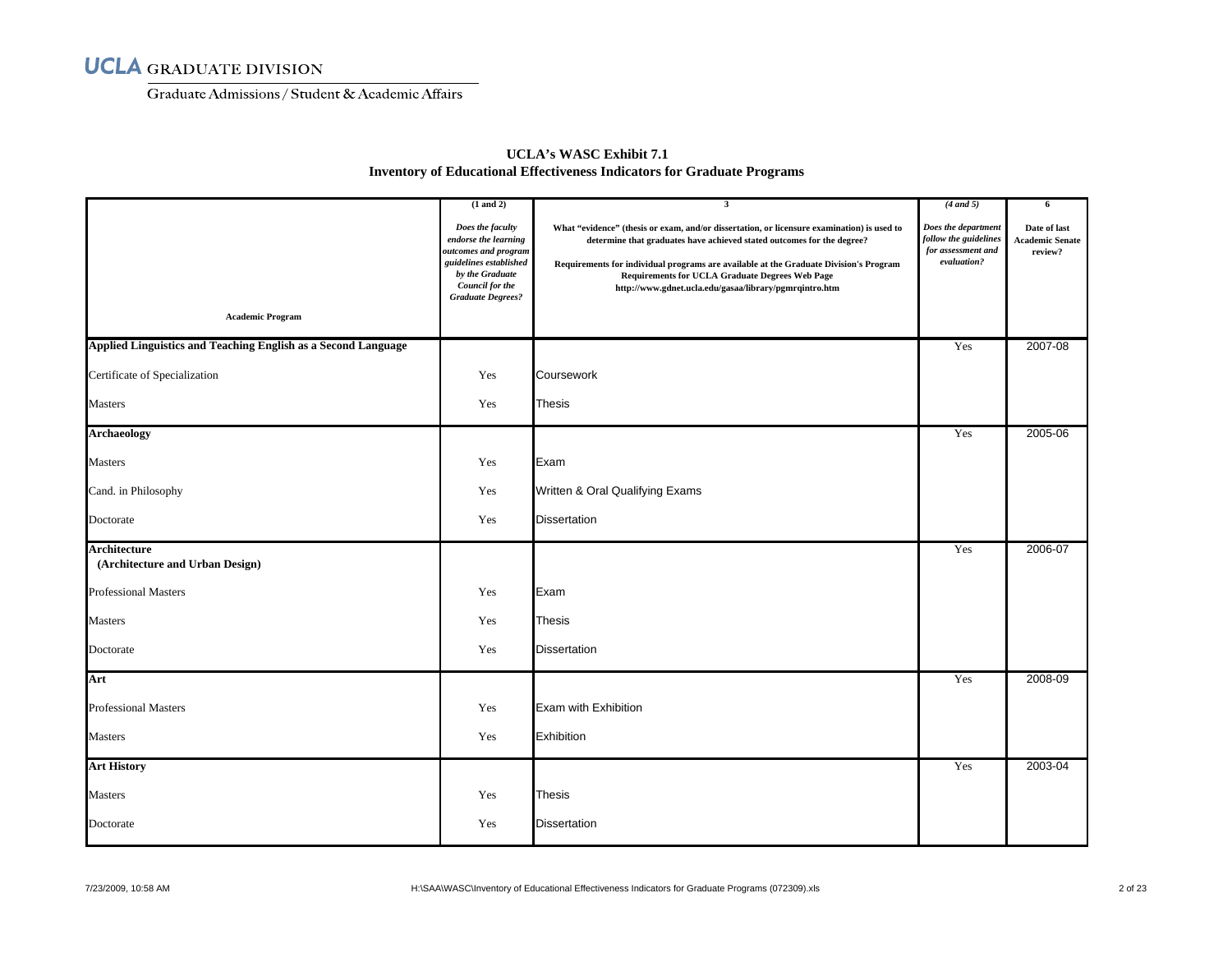Graduate Admissions/ Student & Academic Affairs

| <b>Academic Program</b>                         | $(1$ and $2)$<br>Does the faculty<br>endorse the learning<br>outcomes and program<br>guidelines established<br>by the Graduate<br>Council for the<br><b>Graduate Degrees?</b> | $\overline{\mathbf{3}}$<br>What "evidence" (thesis or exam, and/or dissertation, or licensure examination) is used to<br>determine that graduates have achieved stated outcomes for the degree?<br>Requirements for individual programs are available at the Graduate Division's Program<br><b>Requirements for UCLA Graduate Degrees Web Page</b><br>http://www.gdnet.ucla.edu/gasaa/library/pgmrqintro.htm | $(4$ and 5)<br>Does the department<br>follow the guidelines<br>for assessment and<br>evaluation? | 6<br>Date of last<br><b>Academic Senate</b><br>review? |
|-------------------------------------------------|-------------------------------------------------------------------------------------------------------------------------------------------------------------------------------|--------------------------------------------------------------------------------------------------------------------------------------------------------------------------------------------------------------------------------------------------------------------------------------------------------------------------------------------------------------------------------------------------------------|--------------------------------------------------------------------------------------------------|--------------------------------------------------------|
| <b>Asian American Studies</b><br><b>Masters</b> | Yes                                                                                                                                                                           | Thesis, Exam or Creative Project                                                                                                                                                                                                                                                                                                                                                                             | Yes                                                                                              | 2008-09                                                |
| <b>Asian Languages and Cultures</b>             |                                                                                                                                                                               |                                                                                                                                                                                                                                                                                                                                                                                                              | Yes                                                                                              | 2008-09                                                |
| Masters                                         | Yes                                                                                                                                                                           | Exam                                                                                                                                                                                                                                                                                                                                                                                                         |                                                                                                  |                                                        |
| Cand. in Philosophy                             | Yes                                                                                                                                                                           | Written & Oral Qualifying Exams                                                                                                                                                                                                                                                                                                                                                                              |                                                                                                  |                                                        |
| Doctorate                                       | Yes                                                                                                                                                                           | <b>Dissertation</b>                                                                                                                                                                                                                                                                                                                                                                                          |                                                                                                  |                                                        |
| <b>Astronomy</b><br>(Physics & Astronomy)       |                                                                                                                                                                               |                                                                                                                                                                                                                                                                                                                                                                                                              | Yes                                                                                              | 2007-08                                                |
| <b>Professional Masters</b>                     | Yes                                                                                                                                                                           | Exam                                                                                                                                                                                                                                                                                                                                                                                                         |                                                                                                  |                                                        |
| <b>Masters</b>                                  | Yes                                                                                                                                                                           | Exam                                                                                                                                                                                                                                                                                                                                                                                                         |                                                                                                  |                                                        |
| Doctorate                                       | Yes                                                                                                                                                                           | <b>Dissertation</b>                                                                                                                                                                                                                                                                                                                                                                                          |                                                                                                  |                                                        |
| <b>Atmospheric and Oceanic Sciences</b>         |                                                                                                                                                                               |                                                                                                                                                                                                                                                                                                                                                                                                              | Yes                                                                                              | 2002-03                                                |
| <b>Masters</b>                                  | Yes                                                                                                                                                                           | Thesis or Exam                                                                                                                                                                                                                                                                                                                                                                                               |                                                                                                  |                                                        |
| Cand. in Philosophy                             | Yes                                                                                                                                                                           | Written & Oral Qualifying Exams                                                                                                                                                                                                                                                                                                                                                                              |                                                                                                  |                                                        |
| Doctorate                                       | Yes                                                                                                                                                                           | <b>Dissertation</b>                                                                                                                                                                                                                                                                                                                                                                                          |                                                                                                  |                                                        |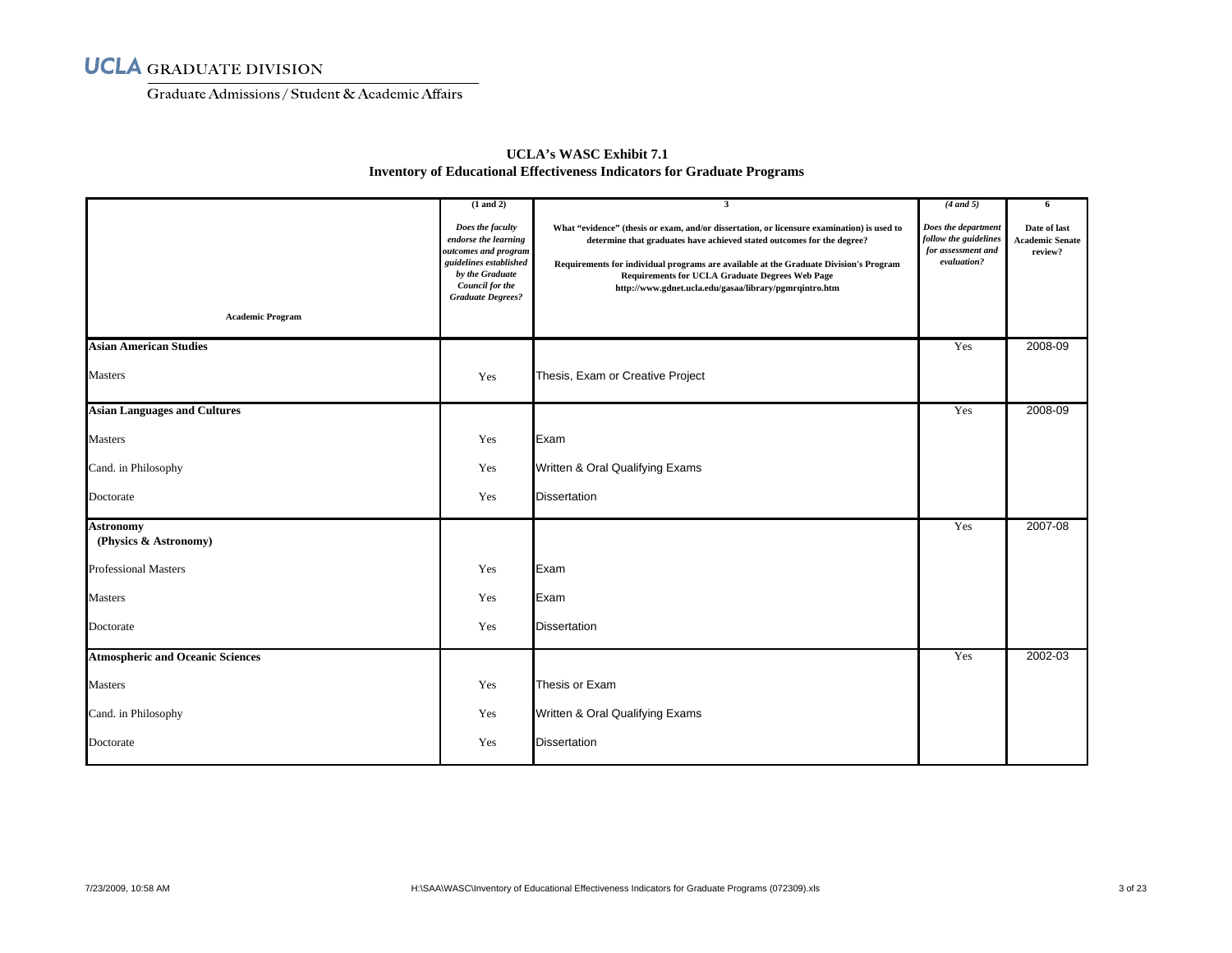Graduate Admissions/ Student & Academic Affairs

| <b>Academic Program</b>                                         | $(1$ and $2)$<br>Does the faculty<br>endorse the learning<br>outcomes and program<br>guidelines established<br>by the Graduate<br><b>Council for the</b><br><b>Graduate Degrees?</b> | $\overline{\mathbf{3}}$<br>What "evidence" (thesis or exam, and/or dissertation, or licensure examination) is used to<br>determine that graduates have achieved stated outcomes for the degree?<br>Requirements for individual programs are available at the Graduate Division's Program<br><b>Requirements for UCLA Graduate Degrees Web Page</b><br>http://www.gdnet.ucla.edu/gasaa/library/pgmrqintro.htm | $(4$ and 5)<br>Does the department<br>follow the guidelines<br>for assessment and<br>evaluation? | 6<br>Date of last<br><b>Academic Senate</b><br>review? |
|-----------------------------------------------------------------|--------------------------------------------------------------------------------------------------------------------------------------------------------------------------------------|--------------------------------------------------------------------------------------------------------------------------------------------------------------------------------------------------------------------------------------------------------------------------------------------------------------------------------------------------------------------------------------------------------------|--------------------------------------------------------------------------------------------------|--------------------------------------------------------|
| Biochemistry and Molecular Biology (Chemistry and Biochemistry) |                                                                                                                                                                                      |                                                                                                                                                                                                                                                                                                                                                                                                              | Yes                                                                                              | 2006-07                                                |
| <b>Masters</b>                                                  | Yes                                                                                                                                                                                  | Thesis or Exam                                                                                                                                                                                                                                                                                                                                                                                               |                                                                                                  |                                                        |
| Cand. in Philosophy                                             | Yes                                                                                                                                                                                  | Written & Oral Qualifying Exams                                                                                                                                                                                                                                                                                                                                                                              |                                                                                                  |                                                        |
| Doctorate                                                       | Yes                                                                                                                                                                                  | <b>Dissertation</b>                                                                                                                                                                                                                                                                                                                                                                                          |                                                                                                  |                                                        |
| <b>Bioinformatics</b>                                           |                                                                                                                                                                                      |                                                                                                                                                                                                                                                                                                                                                                                                              | Yes                                                                                              | new degree                                             |
| <b>Masters</b>                                                  | Yes                                                                                                                                                                                  | Oral presentation of Proposal                                                                                                                                                                                                                                                                                                                                                                                |                                                                                                  |                                                        |
| Doctorate                                                       | Yes                                                                                                                                                                                  | <b>Dissertation</b>                                                                                                                                                                                                                                                                                                                                                                                          |                                                                                                  |                                                        |
| <b>Biological Chemistry</b>                                     |                                                                                                                                                                                      |                                                                                                                                                                                                                                                                                                                                                                                                              | Yes                                                                                              | 2001-02                                                |
| <b>Masters</b>                                                  | Yes                                                                                                                                                                                  | Thesis or Exam                                                                                                                                                                                                                                                                                                                                                                                               |                                                                                                  |                                                        |
| Doctorate                                                       | Yes                                                                                                                                                                                  | <b>Dissertation</b>                                                                                                                                                                                                                                                                                                                                                                                          |                                                                                                  |                                                        |
| <b>Biology (Ecology and Evolutionary Biology)</b>               |                                                                                                                                                                                      |                                                                                                                                                                                                                                                                                                                                                                                                              | Yes                                                                                              | 2006-07                                                |
| <b>Masters</b>                                                  | Yes                                                                                                                                                                                  | Thesis or Exam                                                                                                                                                                                                                                                                                                                                                                                               |                                                                                                  |                                                        |
| Cand. in Philosophy                                             | Yes                                                                                                                                                                                  | Written & Oral Qualifying Exams                                                                                                                                                                                                                                                                                                                                                                              |                                                                                                  |                                                        |
| Doctorate                                                       | Yes                                                                                                                                                                                  | <b>Dissertation</b>                                                                                                                                                                                                                                                                                                                                                                                          |                                                                                                  |                                                        |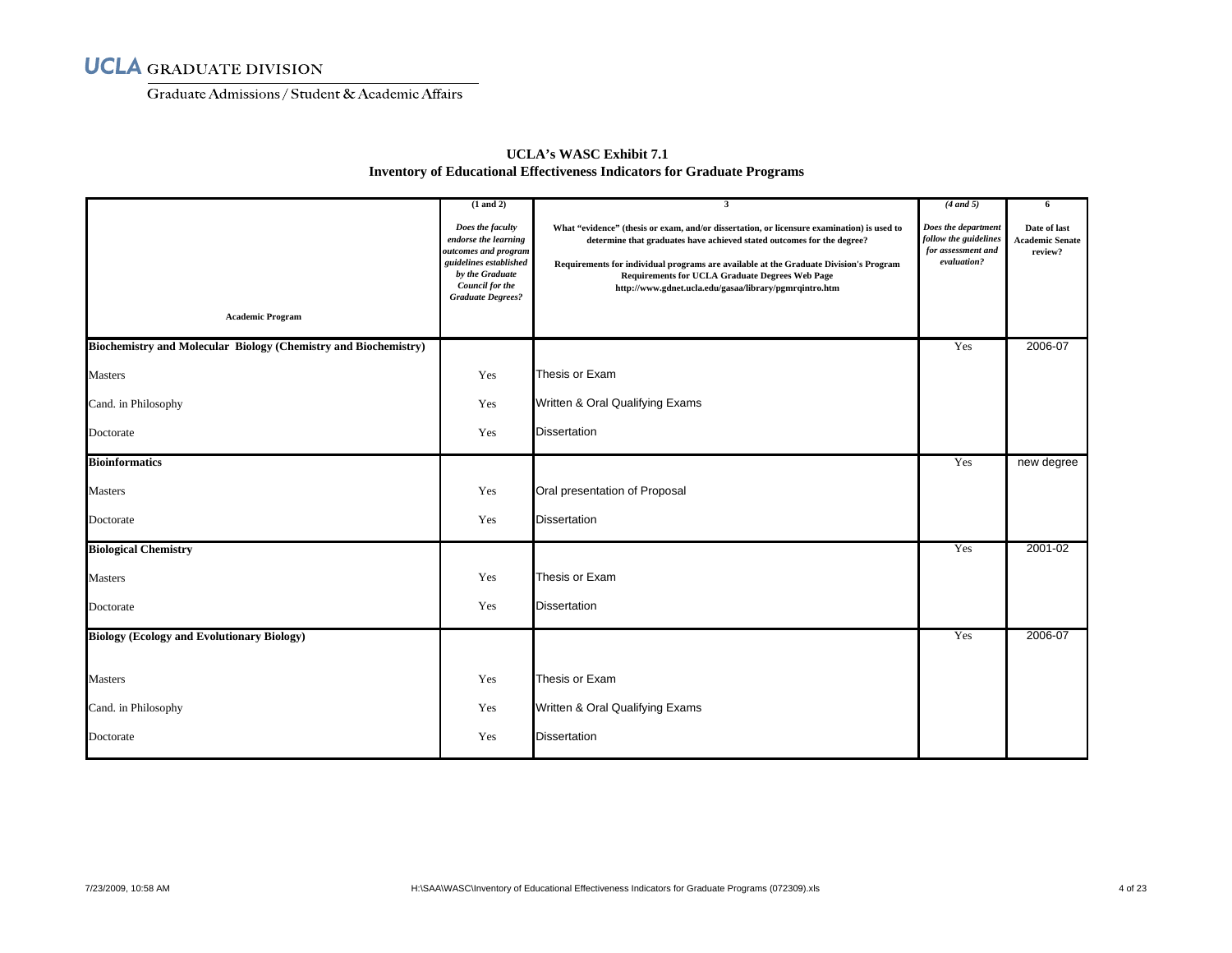Graduate Admissions/ Student & Academic Affairs

| <b>Academic Program</b>                                                        | $(1$ and $2)$<br>Does the faculty<br>endorse the learning<br>outcomes and program<br>guidelines established<br>by the Graduate<br>Council for the<br><b>Graduate Degrees?</b> | $\overline{\mathbf{3}}$<br>What "evidence" (thesis or exam, and/or dissertation, or licensure examination) is used to<br>determine that graduates have achieved stated outcomes for the degree?<br>Requirements for individual programs are available at the Graduate Division's Program<br><b>Requirements for UCLA Graduate Degrees Web Page</b><br>http://www.gdnet.ucla.edu/gasaa/library/pgmrqintro.htm | $(4$ and 5)<br>Does the department<br>follow the guidelines<br>for assessment and<br>evaluation? | 6<br>Date of last<br><b>Academic Senate</b><br>review? |
|--------------------------------------------------------------------------------|-------------------------------------------------------------------------------------------------------------------------------------------------------------------------------|--------------------------------------------------------------------------------------------------------------------------------------------------------------------------------------------------------------------------------------------------------------------------------------------------------------------------------------------------------------------------------------------------------------|--------------------------------------------------------------------------------------------------|--------------------------------------------------------|
| <b>Biomathematics</b>                                                          |                                                                                                                                                                               |                                                                                                                                                                                                                                                                                                                                                                                                              | Yes                                                                                              | 2001-02                                                |
| Masters                                                                        | Yes                                                                                                                                                                           | Thesis or Exam                                                                                                                                                                                                                                                                                                                                                                                               |                                                                                                  |                                                        |
| Doctorate                                                                      | Yes                                                                                                                                                                           | <b>Dissertation</b>                                                                                                                                                                                                                                                                                                                                                                                          |                                                                                                  |                                                        |
| <b>Biomedical Engineering</b>                                                  |                                                                                                                                                                               |                                                                                                                                                                                                                                                                                                                                                                                                              | Yes                                                                                              | 2007-08                                                |
| Masters                                                                        | Yes                                                                                                                                                                           | Written Ph.D. Preliminary Exam or Thesis                                                                                                                                                                                                                                                                                                                                                                     |                                                                                                  |                                                        |
| Engineering                                                                    | Yes                                                                                                                                                                           | Coursework and Oral Preliminary Exam                                                                                                                                                                                                                                                                                                                                                                         |                                                                                                  |                                                        |
| Doctorate                                                                      | Yes                                                                                                                                                                           | <b>Dissertation</b>                                                                                                                                                                                                                                                                                                                                                                                          |                                                                                                  |                                                        |
| <b>Biomedical Physics</b>                                                      |                                                                                                                                                                               |                                                                                                                                                                                                                                                                                                                                                                                                              | Yes                                                                                              | 2002-03                                                |
| Masters                                                                        | Yes                                                                                                                                                                           | Thesis or Exam                                                                                                                                                                                                                                                                                                                                                                                               |                                                                                                  |                                                        |
| Doctorate                                                                      | Yes                                                                                                                                                                           | <b>Dissertation</b>                                                                                                                                                                                                                                                                                                                                                                                          |                                                                                                  |                                                        |
| <b>Biostatistics</b>                                                           |                                                                                                                                                                               |                                                                                                                                                                                                                                                                                                                                                                                                              | Yes                                                                                              | 2003-04                                                |
| Masters                                                                        | Yes                                                                                                                                                                           | Exam                                                                                                                                                                                                                                                                                                                                                                                                         |                                                                                                  |                                                        |
| Doctorate                                                                      | Yes                                                                                                                                                                           | <b>Dissertation</b>                                                                                                                                                                                                                                                                                                                                                                                          |                                                                                                  |                                                        |
| <b>Cellular and Molecular Pathology</b><br>(Pathology and Laboratory Medicine) |                                                                                                                                                                               |                                                                                                                                                                                                                                                                                                                                                                                                              | Yes                                                                                              | 2008-09                                                |
| <b>Masters</b>                                                                 | Yes                                                                                                                                                                           | <b>Thesis</b>                                                                                                                                                                                                                                                                                                                                                                                                |                                                                                                  |                                                        |
| Doctorate                                                                      | Yes                                                                                                                                                                           | <b>Dissertation</b>                                                                                                                                                                                                                                                                                                                                                                                          |                                                                                                  |                                                        |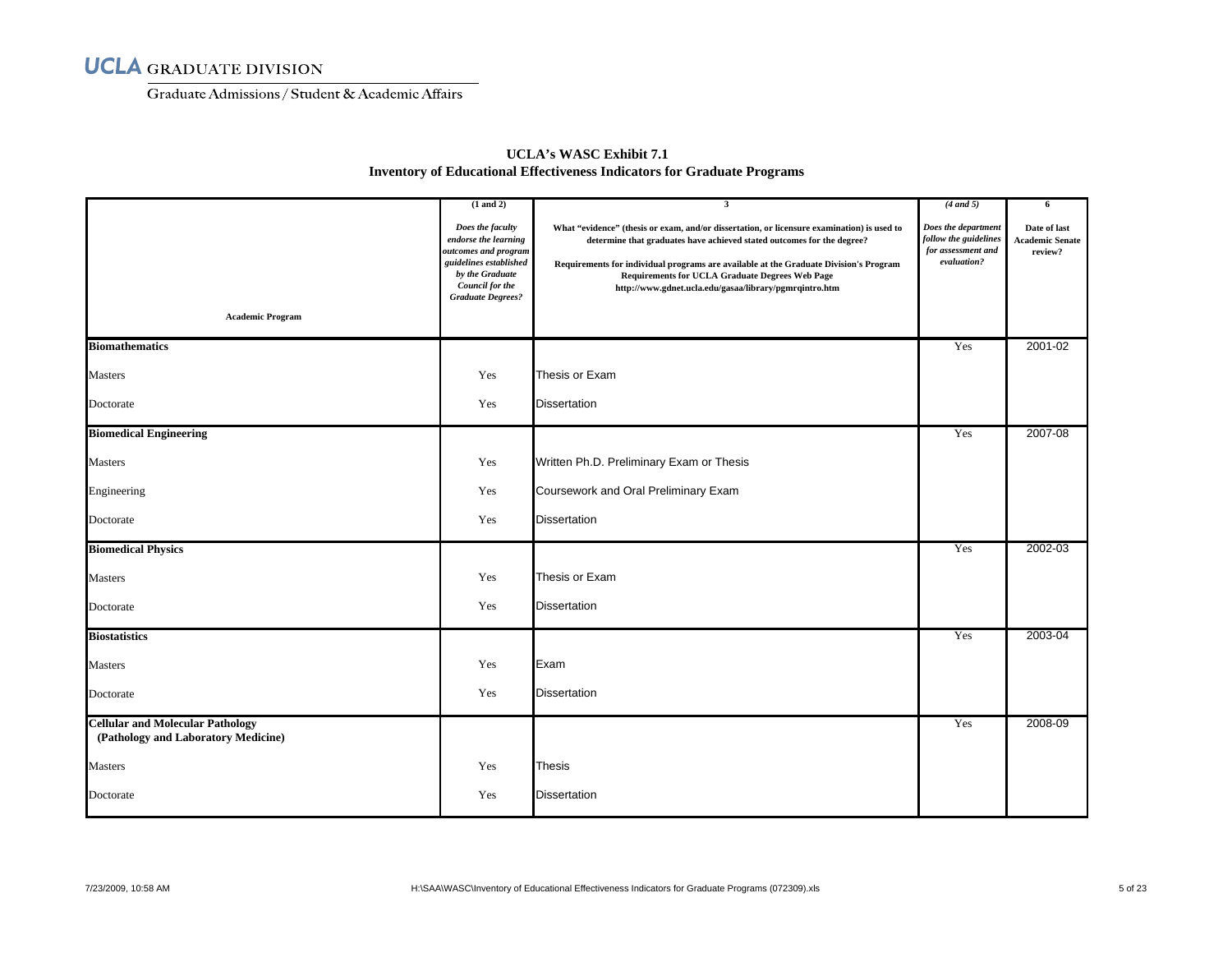Graduate Admissions/ Student & Academic Affairs

|                                                                        | $(1$ and $2)$                                                                                                                                                       | $\mathbf{3}$                                                                                                                                                                                                                                                                                                                                                                      | $(4$ and 5)                                                                       | -6                                                |
|------------------------------------------------------------------------|---------------------------------------------------------------------------------------------------------------------------------------------------------------------|-----------------------------------------------------------------------------------------------------------------------------------------------------------------------------------------------------------------------------------------------------------------------------------------------------------------------------------------------------------------------------------|-----------------------------------------------------------------------------------|---------------------------------------------------|
| <b>Academic Program</b>                                                | Does the faculty<br>endorse the learning<br>outcomes and program<br>guidelines established<br>by the Graduate<br><b>Council for the</b><br><b>Graduate Degrees?</b> | What "evidence" (thesis or exam, and/or dissertation, or licensure examination) is used to<br>determine that graduates have achieved stated outcomes for the degree?<br>Requirements for individual programs are available at the Graduate Division's Program<br><b>Requirements for UCLA Graduate Degrees Web Page</b><br>http://www.gdnet.ucla.edu/gasaa/library/pgmrqintro.htm | Does the department<br>follow the guidelines<br>for assessment and<br>evaluation? | Date of last<br><b>Academic Senate</b><br>review? |
|                                                                        |                                                                                                                                                                     |                                                                                                                                                                                                                                                                                                                                                                                   |                                                                                   |                                                   |
| <b>Chemical Engineering</b><br>(Chemical and Biomolecular Engineering) |                                                                                                                                                                     |                                                                                                                                                                                                                                                                                                                                                                                   | Yes                                                                               | 2004-05                                           |
| Masters                                                                | Yes                                                                                                                                                                 | Thesis or Exam                                                                                                                                                                                                                                                                                                                                                                    |                                                                                   |                                                   |
| Engineering                                                            | Yes                                                                                                                                                                 | Coursework and Oral Preliminary Exam                                                                                                                                                                                                                                                                                                                                              |                                                                                   |                                                   |
| Doctorate                                                              | Yes                                                                                                                                                                 | <b>Dissertation</b>                                                                                                                                                                                                                                                                                                                                                               |                                                                                   |                                                   |
| <b>Chemistry</b><br>(Chemistry and Biochemistry)                       |                                                                                                                                                                     |                                                                                                                                                                                                                                                                                                                                                                                   | Yes                                                                               | 2006-07                                           |
| <b>Masters</b>                                                         | Yes                                                                                                                                                                 | Thesis or Exam                                                                                                                                                                                                                                                                                                                                                                    |                                                                                   |                                                   |
| Cand. in Philosophy                                                    | Yes                                                                                                                                                                 | Written & Oral Qualifying Exams                                                                                                                                                                                                                                                                                                                                                   |                                                                                   |                                                   |
| Doctorate                                                              | Yes                                                                                                                                                                 | <b>Dissertation</b>                                                                                                                                                                                                                                                                                                                                                               |                                                                                   |                                                   |
| <b>Civil Engineering</b><br>(Civil and Environmental Engineering)      |                                                                                                                                                                     |                                                                                                                                                                                                                                                                                                                                                                                   | Yes                                                                               | 2004-05                                           |
| <b>Masters</b>                                                         | Yes                                                                                                                                                                 | Thesis or Exam                                                                                                                                                                                                                                                                                                                                                                    |                                                                                   |                                                   |
| Engineering                                                            | Yes                                                                                                                                                                 | Coursework and Oral Preliminary Exam                                                                                                                                                                                                                                                                                                                                              |                                                                                   |                                                   |
| Doctorate                                                              | Yes                                                                                                                                                                 | <b>Dissertation</b>                                                                                                                                                                                                                                                                                                                                                               |                                                                                   |                                                   |
| <b>Classics</b>                                                        |                                                                                                                                                                     |                                                                                                                                                                                                                                                                                                                                                                                   | Yes                                                                               | 2005-06                                           |
| <b>Masters</b>                                                         | Yes                                                                                                                                                                 | Exam                                                                                                                                                                                                                                                                                                                                                                              |                                                                                   |                                                   |
| Cand. in Philosophy                                                    | Yes                                                                                                                                                                 | Written & Oral Qualifying Exams                                                                                                                                                                                                                                                                                                                                                   |                                                                                   |                                                   |
| Doctorate                                                              | Yes                                                                                                                                                                 | <b>Dissertation</b>                                                                                                                                                                                                                                                                                                                                                               |                                                                                   |                                                   |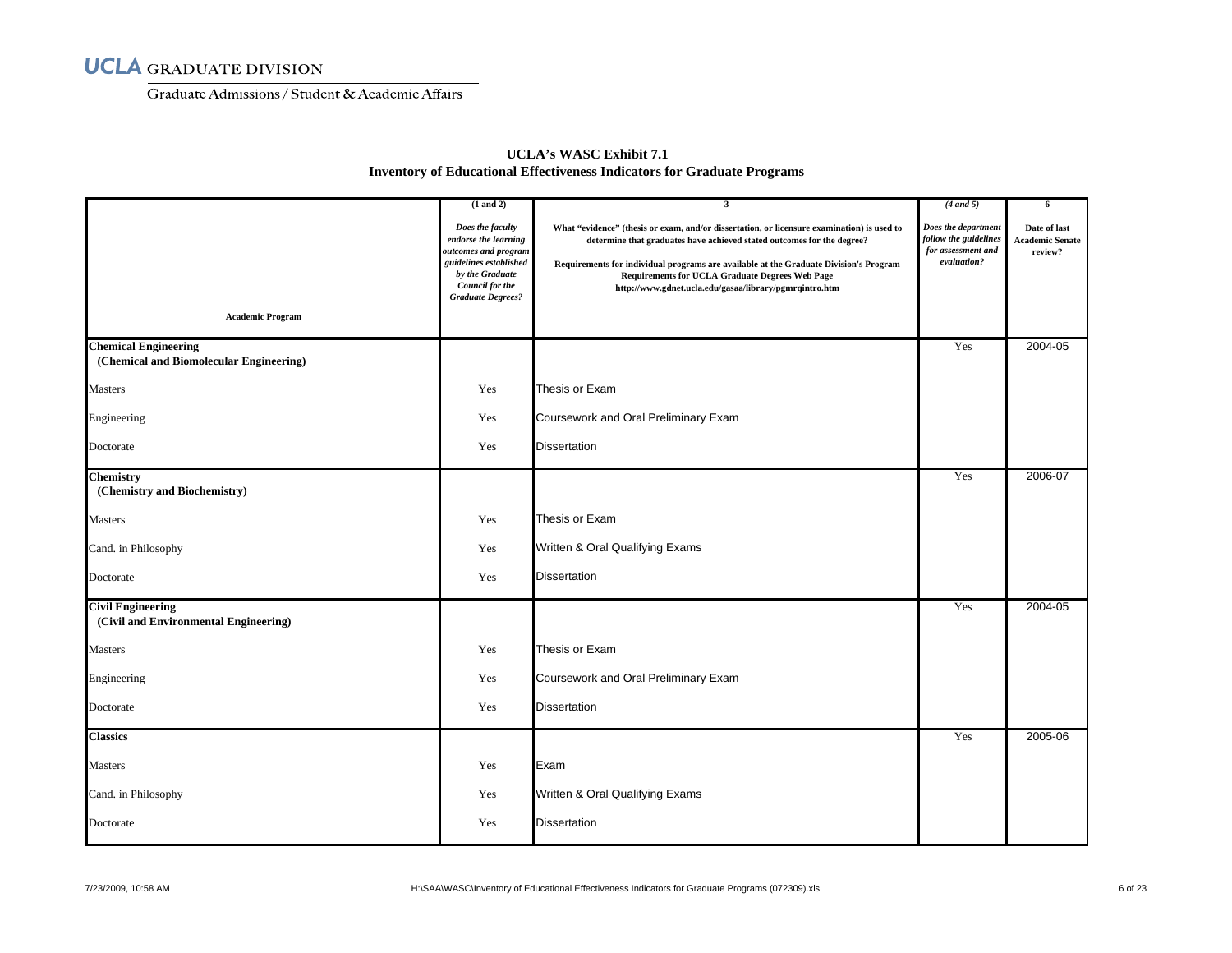Graduate Admissions/ Student & Academic Affairs

|                                                                  | $(1$ and $2)$                                                                                                                                                | $\overline{\mathbf{3}}$                                                                                                                                                                                                                                                                                                                                                           | $(4$ and 5)                                                                       | 6                                                 |
|------------------------------------------------------------------|--------------------------------------------------------------------------------------------------------------------------------------------------------------|-----------------------------------------------------------------------------------------------------------------------------------------------------------------------------------------------------------------------------------------------------------------------------------------------------------------------------------------------------------------------------------|-----------------------------------------------------------------------------------|---------------------------------------------------|
|                                                                  | Does the faculty<br>endorse the learning<br>outcomes and program<br>guidelines established<br>by the Graduate<br>Council for the<br><b>Graduate Degrees?</b> | What "evidence" (thesis or exam, and/or dissertation, or licensure examination) is used to<br>determine that graduates have achieved stated outcomes for the degree?<br>Requirements for individual programs are available at the Graduate Division's Program<br><b>Requirements for UCLA Graduate Degrees Web Page</b><br>http://www.gdnet.ucla.edu/gasaa/library/pgmrqintro.htm | Does the department<br>follow the guidelines<br>for assessment and<br>evaluation? | Date of last<br><b>Academic Senate</b><br>review? |
| <b>Academic Program</b>                                          |                                                                                                                                                              |                                                                                                                                                                                                                                                                                                                                                                                   |                                                                                   |                                                   |
| <b>Clinical Research</b><br>(Biomathematics)                     |                                                                                                                                                              |                                                                                                                                                                                                                                                                                                                                                                                   | Yes                                                                               | 2001-02                                           |
|                                                                  |                                                                                                                                                              |                                                                                                                                                                                                                                                                                                                                                                                   |                                                                                   |                                                   |
| Masters                                                          | Yes                                                                                                                                                          | <b>Thesis</b>                                                                                                                                                                                                                                                                                                                                                                     |                                                                                   |                                                   |
| <b>Comparative Literature</b>                                    |                                                                                                                                                              |                                                                                                                                                                                                                                                                                                                                                                                   | Yes                                                                               | 2007-08                                           |
| <b>Masters</b>                                                   | Yes                                                                                                                                                          | Exam                                                                                                                                                                                                                                                                                                                                                                              |                                                                                   |                                                   |
| Cand. in Philosophy                                              | Yes                                                                                                                                                          | Written & Oral Qualifying Exams                                                                                                                                                                                                                                                                                                                                                   |                                                                                   |                                                   |
| Doctorate                                                        | Yes                                                                                                                                                          | <b>Dissertation</b>                                                                                                                                                                                                                                                                                                                                                               |                                                                                   |                                                   |
| <b>Computer Science</b>                                          |                                                                                                                                                              |                                                                                                                                                                                                                                                                                                                                                                                   | Yes                                                                               | 2006-07                                           |
| Masters                                                          | Yes                                                                                                                                                          | Thesis or Exam                                                                                                                                                                                                                                                                                                                                                                    |                                                                                   |                                                   |
| Engineering                                                      | Yes                                                                                                                                                          | Coursework and Oral Preliminary Exam                                                                                                                                                                                                                                                                                                                                              |                                                                                   |                                                   |
| Doctorate                                                        | Yes                                                                                                                                                          | <b>Dissertation</b>                                                                                                                                                                                                                                                                                                                                                               |                                                                                   |                                                   |
| <b>Conservation of Archaeological and Ethnographic Materials</b> |                                                                                                                                                              |                                                                                                                                                                                                                                                                                                                                                                                   | Yes                                                                               | 2005-06                                           |
| Masters                                                          | Yes                                                                                                                                                          | <b>Thesis</b>                                                                                                                                                                                                                                                                                                                                                                     |                                                                                   |                                                   |
| <b>Culture and Performance</b><br>(World Arts and Cultures)      |                                                                                                                                                              |                                                                                                                                                                                                                                                                                                                                                                                   | Yes                                                                               | 2007-08                                           |
| <b>Masters</b>                                                   | Yes                                                                                                                                                          | Thesis or Exam                                                                                                                                                                                                                                                                                                                                                                    |                                                                                   |                                                   |
| Doctorate                                                        | Yes                                                                                                                                                          | <b>Dissertation</b>                                                                                                                                                                                                                                                                                                                                                               |                                                                                   |                                                   |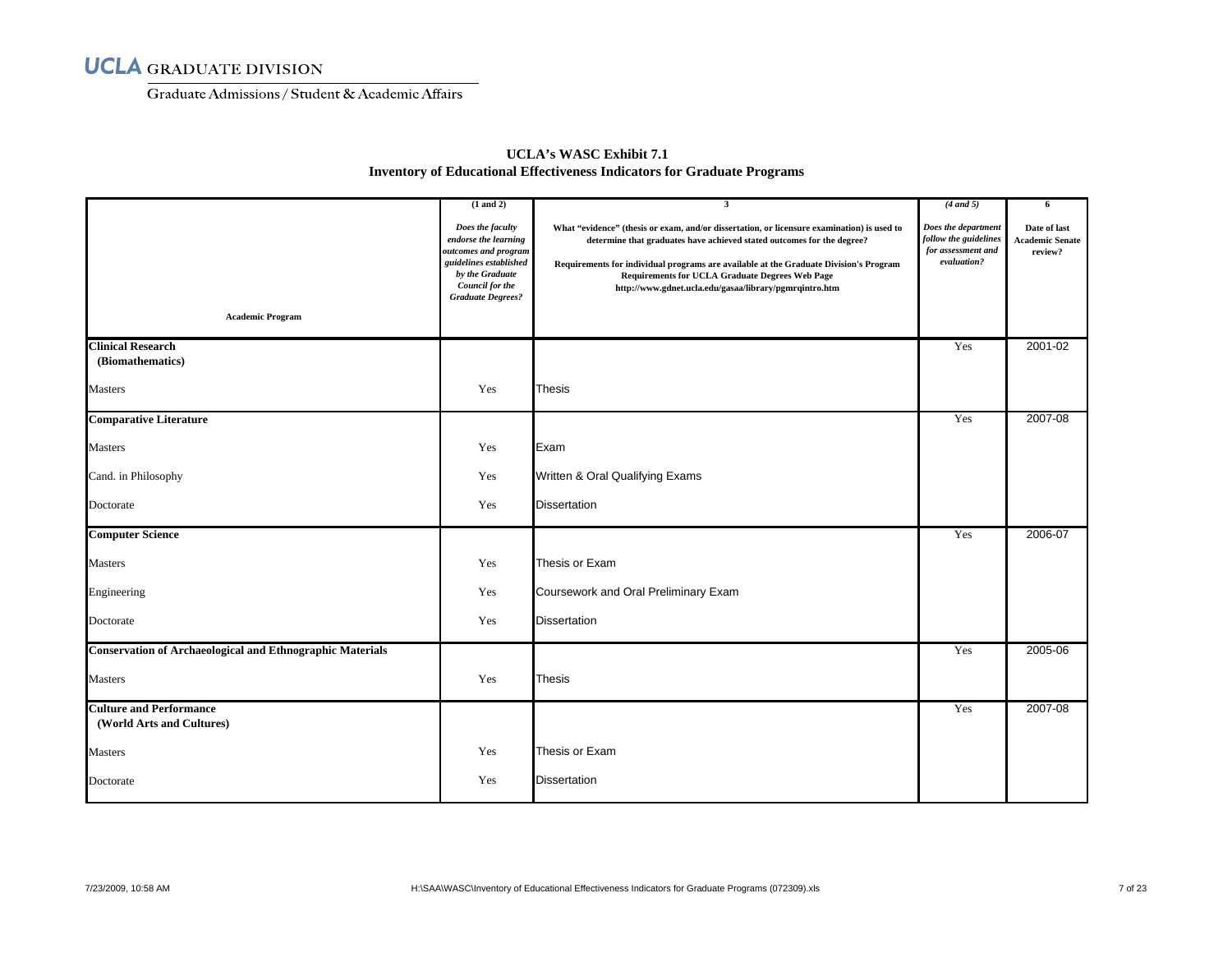Graduate Admissions/ Student & Academic Affairs

| <b>Academic Program</b>                   | $(1$ and $2)$<br>Does the faculty<br>endorse the learning<br>outcomes and program<br>guidelines established<br>by the Graduate<br>Council for the<br><b>Graduate Degrees?</b> | $\mathbf{3}$<br>What "evidence" (thesis or exam, and/or dissertation, or licensure examination) is used to<br>determine that graduates have achieved stated outcomes for the degree?<br>Requirements for individual programs are available at the Graduate Division's Program<br><b>Requirements for UCLA Graduate Degrees Web Page</b><br>http://www.gdnet.ucla.edu/gasaa/library/pgmrqintro.htm | $(4$ and 5)<br>Does the department<br>follow the guidelines<br>for assessment and<br>evaluation? | 6<br>Date of last<br><b>Academic Senate</b><br>review? |
|-------------------------------------------|-------------------------------------------------------------------------------------------------------------------------------------------------------------------------------|---------------------------------------------------------------------------------------------------------------------------------------------------------------------------------------------------------------------------------------------------------------------------------------------------------------------------------------------------------------------------------------------------|--------------------------------------------------------------------------------------------------|--------------------------------------------------------|
| <b>Dance</b><br>(World Arts and Cultures) |                                                                                                                                                                               |                                                                                                                                                                                                                                                                                                                                                                                                   | Yes                                                                                              | 2007-08                                                |
| <b>Professional Masters</b>               | Yes                                                                                                                                                                           | Exam                                                                                                                                                                                                                                                                                                                                                                                              |                                                                                                  |                                                        |
| Design   Media Arts                       |                                                                                                                                                                               |                                                                                                                                                                                                                                                                                                                                                                                                   | Yes                                                                                              | 2006-07                                                |
| <b>Professional Masters</b>               | Yes                                                                                                                                                                           | Exam                                                                                                                                                                                                                                                                                                                                                                                              |                                                                                                  |                                                        |
| Masters                                   | Yes                                                                                                                                                                           | <b>Thesis</b>                                                                                                                                                                                                                                                                                                                                                                                     |                                                                                                  |                                                        |
| <b>East Asian Studies</b>                 |                                                                                                                                                                               |                                                                                                                                                                                                                                                                                                                                                                                                   | Yes                                                                                              | 2008-09                                                |
| <b>Masters</b>                            | Yes                                                                                                                                                                           | Exam                                                                                                                                                                                                                                                                                                                                                                                              |                                                                                                  |                                                        |
| <b>Economics</b>                          |                                                                                                                                                                               |                                                                                                                                                                                                                                                                                                                                                                                                   | Yes                                                                                              | 2007-08                                                |
| Masters                                   | Yes                                                                                                                                                                           | Exam                                                                                                                                                                                                                                                                                                                                                                                              |                                                                                                  |                                                        |
| Cand. in Philosophy                       | Yes                                                                                                                                                                           | Written & Oral Qualifying Exams                                                                                                                                                                                                                                                                                                                                                                   |                                                                                                  |                                                        |
| Doctorate                                 | Yes                                                                                                                                                                           | <b>Dissertation</b>                                                                                                                                                                                                                                                                                                                                                                               |                                                                                                  |                                                        |
| <b>Education</b>                          |                                                                                                                                                                               |                                                                                                                                                                                                                                                                                                                                                                                                   | Yes                                                                                              | 2001-02                                                |
| Professional Masters/Credential           | Yes                                                                                                                                                                           | Exam                                                                                                                                                                                                                                                                                                                                                                                              |                                                                                                  |                                                        |
| <b>Professional Masters</b>               | Yes                                                                                                                                                                           | Exam                                                                                                                                                                                                                                                                                                                                                                                              |                                                                                                  |                                                        |
| <b>Masters</b>                            | Yes                                                                                                                                                                           | Exam                                                                                                                                                                                                                                                                                                                                                                                              |                                                                                                  |                                                        |
| Doctorate                                 | Yes                                                                                                                                                                           | <b>Dissertation</b>                                                                                                                                                                                                                                                                                                                                                                               |                                                                                                  |                                                        |
| Doctorate                                 | Yes                                                                                                                                                                           | <b>Dissertation</b>                                                                                                                                                                                                                                                                                                                                                                               |                                                                                                  |                                                        |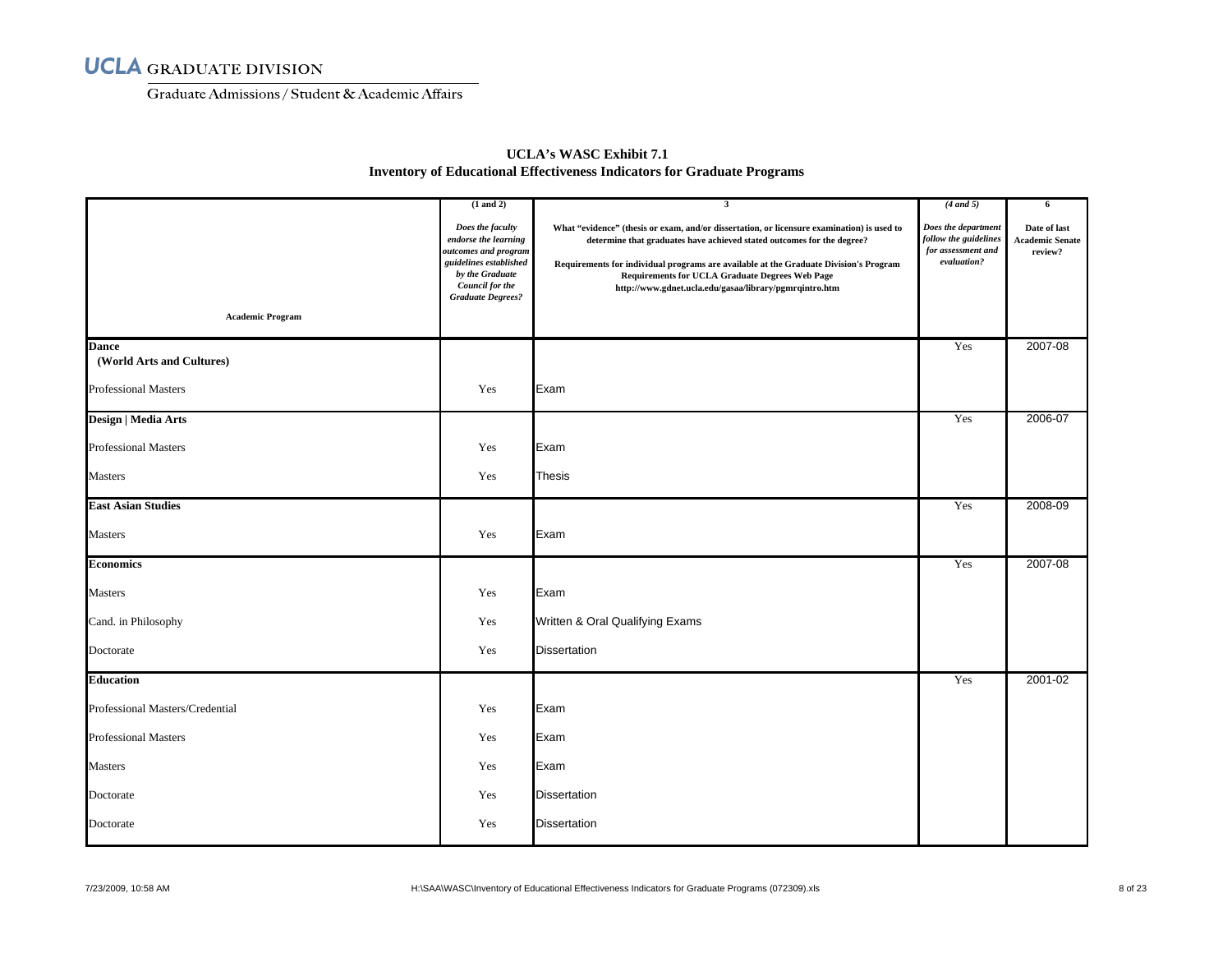Graduate Admissions/ Student & Academic Affairs

| <b>Academic Program</b>                                                      | $(1$ and $2)$<br>Does the faculty<br>endorse the learning<br>outcomes and program<br>guidelines established<br>by the Graduate<br>Council for the<br><b>Graduate Degrees?</b> | $\overline{\mathbf{3}}$<br>What "evidence" (thesis or exam, and/or dissertation, or licensure examination) is used to<br>determine that graduates have achieved stated outcomes for the degree?<br>Requirements for individual programs are available at the Graduate Division's Program<br><b>Requirements for UCLA Graduate Degrees Web Page</b><br>http://www.gdnet.ucla.edu/gasaa/library/pgmrqintro.htm | $(4$ and 5)<br>Does the department<br>follow the guidelines<br>for assessment and<br>evaluation? | 6<br>Date of last<br><b>Academic Senate</b><br>review? |
|------------------------------------------------------------------------------|-------------------------------------------------------------------------------------------------------------------------------------------------------------------------------|--------------------------------------------------------------------------------------------------------------------------------------------------------------------------------------------------------------------------------------------------------------------------------------------------------------------------------------------------------------------------------------------------------------|--------------------------------------------------------------------------------------------------|--------------------------------------------------------|
| <b>Education - Ed.D. Education Leadership Program</b>                        |                                                                                                                                                                               |                                                                                                                                                                                                                                                                                                                                                                                                              | Yes                                                                                              | 2006-07                                                |
| Doctorate                                                                    | Yes                                                                                                                                                                           | <b>Dissertation</b>                                                                                                                                                                                                                                                                                                                                                                                          |                                                                                                  |                                                        |
| Education - Joint doctoral program in Special Education w/ Cal State -<br>LA |                                                                                                                                                                               |                                                                                                                                                                                                                                                                                                                                                                                                              | Yes                                                                                              | 2001-02                                                |
| Doctorate                                                                    | Yes                                                                                                                                                                           | <b>Dissertation</b>                                                                                                                                                                                                                                                                                                                                                                                          |                                                                                                  |                                                        |
| <b>Electrical Engineering</b>                                                |                                                                                                                                                                               |                                                                                                                                                                                                                                                                                                                                                                                                              | Yes                                                                                              | 2006-07                                                |
| <b>Masters</b>                                                               | Yes                                                                                                                                                                           | Thesis or Exam                                                                                                                                                                                                                                                                                                                                                                                               |                                                                                                  |                                                        |
| Engineering                                                                  | Yes                                                                                                                                                                           | Coursework and Oral Preliminary Exam                                                                                                                                                                                                                                                                                                                                                                         |                                                                                                  |                                                        |
| Doctorate                                                                    | Yes                                                                                                                                                                           | <b>Dissertation</b>                                                                                                                                                                                                                                                                                                                                                                                          |                                                                                                  |                                                        |
| <b>Engineering (online)</b>                                                  |                                                                                                                                                                               |                                                                                                                                                                                                                                                                                                                                                                                                              | Yes                                                                                              | new degree                                             |
| Masters, (online)                                                            | Yes                                                                                                                                                                           | Thesis or Exam                                                                                                                                                                                                                                                                                                                                                                                               |                                                                                                  |                                                        |
| <b>English</b>                                                               |                                                                                                                                                                               |                                                                                                                                                                                                                                                                                                                                                                                                              | Yes                                                                                              | 2008-09                                                |
| <b>Masters</b>                                                               | Yes                                                                                                                                                                           | Thesis or Exam                                                                                                                                                                                                                                                                                                                                                                                               |                                                                                                  |                                                        |
| Cand. in Philosophy                                                          | Yes                                                                                                                                                                           | Written & Oral Qualifying Exams                                                                                                                                                                                                                                                                                                                                                                              |                                                                                                  |                                                        |
| Doctorate                                                                    | Yes                                                                                                                                                                           | <b>Dissertation</b>                                                                                                                                                                                                                                                                                                                                                                                          |                                                                                                  |                                                        |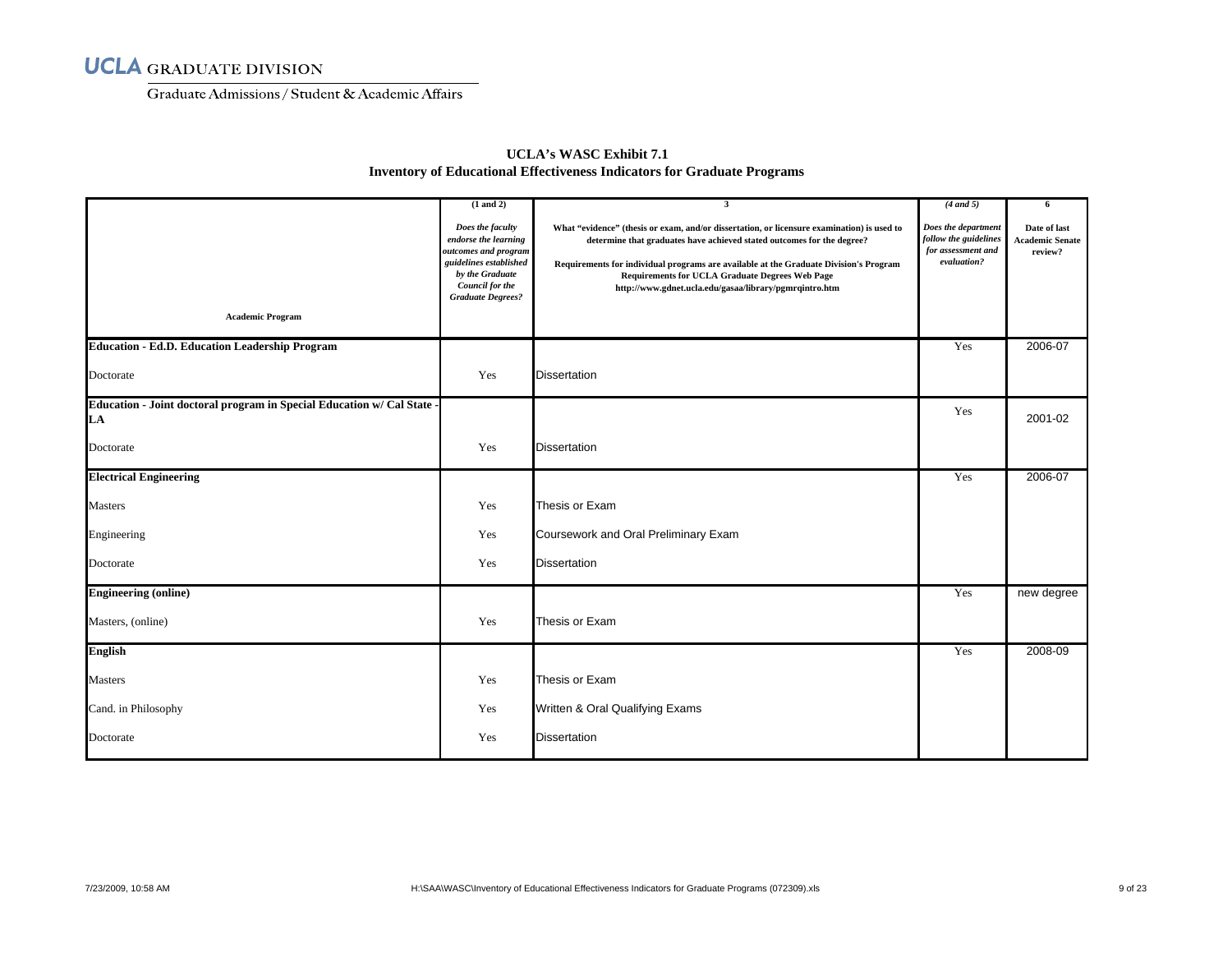Graduate Admissions/ Student & Academic Affairs

|                                                                    | $(1$ and $2)$<br>Does the faculty                                                                                                        | 3                                                                                                                                                                                                                                                                                                                                                                                 | $(4$ and 5)<br>Does the department                         | 6                                                 |
|--------------------------------------------------------------------|------------------------------------------------------------------------------------------------------------------------------------------|-----------------------------------------------------------------------------------------------------------------------------------------------------------------------------------------------------------------------------------------------------------------------------------------------------------------------------------------------------------------------------------|------------------------------------------------------------|---------------------------------------------------|
|                                                                    | endorse the learning<br>outcomes and program<br>guidelines established<br>by the Graduate<br>Council for the<br><b>Graduate Degrees?</b> | What "evidence" (thesis or exam, and/or dissertation, or licensure examination) is used to<br>determine that graduates have achieved stated outcomes for the degree?<br>Requirements for individual programs are available at the Graduate Division's Program<br><b>Requirements for UCLA Graduate Degrees Web Page</b><br>http://www.gdnet.ucla.edu/gasaa/library/pgmrqintro.htm | follow the guidelines<br>for assessment and<br>evaluation? | Date of last<br><b>Academic Senate</b><br>review? |
| <b>Academic Program</b>                                            |                                                                                                                                          |                                                                                                                                                                                                                                                                                                                                                                                   |                                                            |                                                   |
| <b>Environmental Health Sciences</b>                               |                                                                                                                                          |                                                                                                                                                                                                                                                                                                                                                                                   | Yes                                                        | 2000-01                                           |
| <b>Masters</b>                                                     | Yes                                                                                                                                      | Thesis or Exam                                                                                                                                                                                                                                                                                                                                                                    |                                                            |                                                   |
| Doctorate                                                          | Yes                                                                                                                                      | <b>Dissertation</b>                                                                                                                                                                                                                                                                                                                                                               |                                                            |                                                   |
| <b>Environmental Science and Engineering</b>                       |                                                                                                                                          |                                                                                                                                                                                                                                                                                                                                                                                   | Yes                                                        | 2004-05                                           |
| Doctorate                                                          | Yes                                                                                                                                      | <b>Dissertation</b>                                                                                                                                                                                                                                                                                                                                                               |                                                            |                                                   |
| <b>Epidemiology</b>                                                |                                                                                                                                          |                                                                                                                                                                                                                                                                                                                                                                                   | Yes                                                        | 2003-04                                           |
| Masters                                                            | Yes                                                                                                                                      | Thesis or Exam                                                                                                                                                                                                                                                                                                                                                                    |                                                            |                                                   |
| Doctorate                                                          | Yes                                                                                                                                      | <b>Dissertation</b>                                                                                                                                                                                                                                                                                                                                                               |                                                            |                                                   |
| <b>Ethnomusicology</b>                                             |                                                                                                                                          |                                                                                                                                                                                                                                                                                                                                                                                   | Yes                                                        | 2004-05                                           |
| <b>Masters</b>                                                     | Yes                                                                                                                                      | Exam                                                                                                                                                                                                                                                                                                                                                                              |                                                            |                                                   |
| Cand. in Philosophy                                                | Yes                                                                                                                                      | Written & Oral Qualifying Exams                                                                                                                                                                                                                                                                                                                                                   |                                                            |                                                   |
| Doctorate                                                          | Yes                                                                                                                                      | <b>Dissertation</b>                                                                                                                                                                                                                                                                                                                                                               |                                                            |                                                   |
| <b>Film and Television</b><br>(Film, Television and Digital Media) |                                                                                                                                          |                                                                                                                                                                                                                                                                                                                                                                                   | Yes                                                        | 2002-03                                           |
| <b>Professional Masters</b>                                        | Yes                                                                                                                                      | Exam                                                                                                                                                                                                                                                                                                                                                                              |                                                            |                                                   |
| <b>Masters</b>                                                     | Yes                                                                                                                                      | Exam                                                                                                                                                                                                                                                                                                                                                                              |                                                            |                                                   |
| Cand. in Philosophy                                                | Yes                                                                                                                                      | Written & Oral Qualifying Exams                                                                                                                                                                                                                                                                                                                                                   |                                                            |                                                   |
| Doctorate                                                          | Yes                                                                                                                                      | <b>Dissertation</b>                                                                                                                                                                                                                                                                                                                                                               |                                                            |                                                   |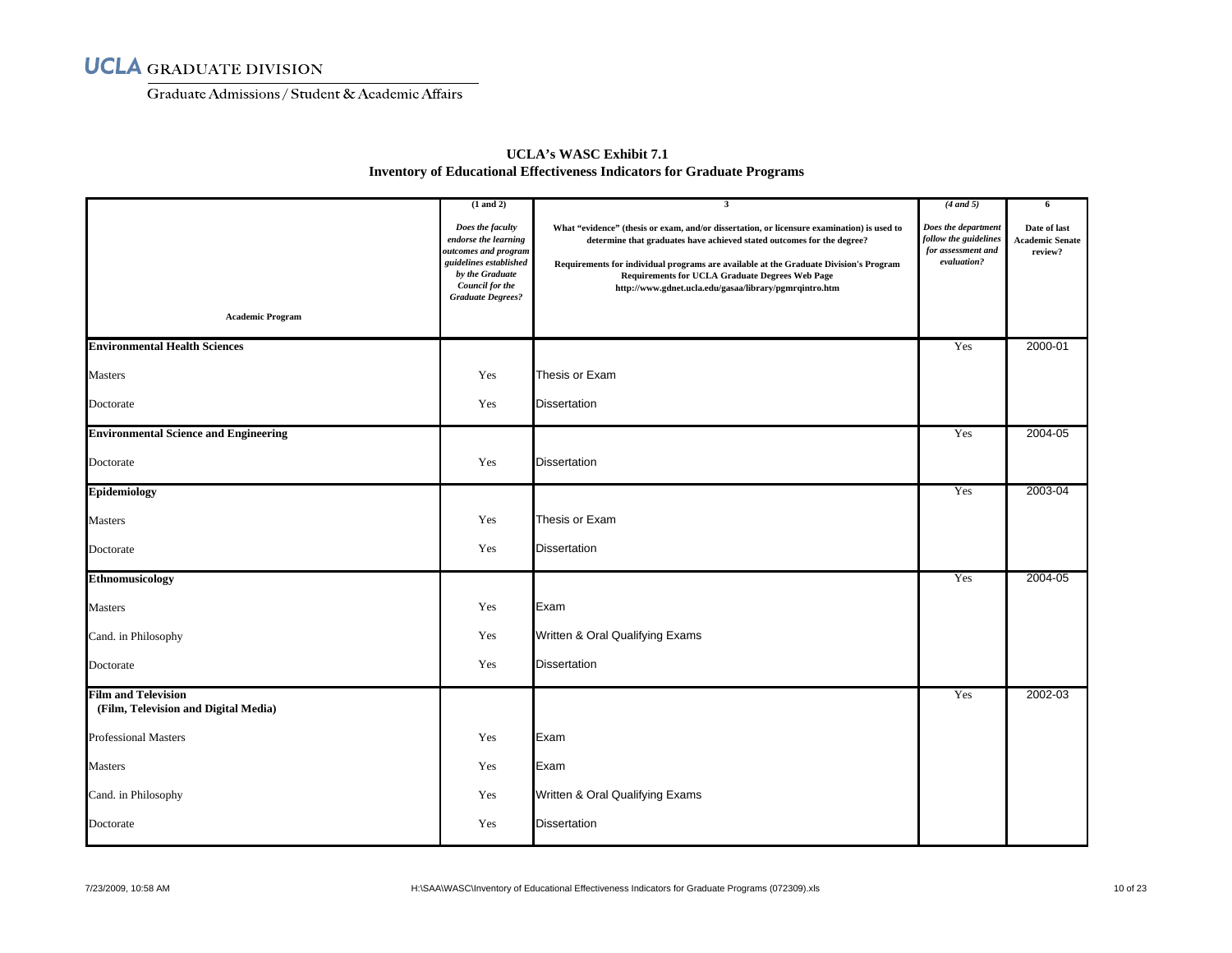Graduate Admissions/ Student & Academic Affairs

| <b>Academic Program</b>                      | $(1$ and $2)$<br>Does the faculty<br>endorse the learning<br>outcomes and program<br>guidelines established<br>by the Graduate<br>Council for the<br><b>Graduate Degrees?</b> | $\overline{\mathbf{3}}$<br>What "evidence" (thesis or exam, and/or dissertation, or licensure examination) is used to<br>determine that graduates have achieved stated outcomes for the degree?<br>Requirements for individual programs are available at the Graduate Division's Program<br><b>Requirements for UCLA Graduate Degrees Web Page</b><br>http://www.gdnet.ucla.edu/gasaa/library/pgmrqintro.htm | $(4$ and 5)<br>Does the department<br>follow the guidelines<br>for assessment and<br>evaluation? | 6<br>Date of last<br><b>Academic Senate</b><br>review? |
|----------------------------------------------|-------------------------------------------------------------------------------------------------------------------------------------------------------------------------------|--------------------------------------------------------------------------------------------------------------------------------------------------------------------------------------------------------------------------------------------------------------------------------------------------------------------------------------------------------------------------------------------------------------|--------------------------------------------------------------------------------------------------|--------------------------------------------------------|
| <b>French and Francophone Studies</b>        |                                                                                                                                                                               |                                                                                                                                                                                                                                                                                                                                                                                                              | Yes                                                                                              | 2000-01                                                |
| <b>Masters</b>                               | Yes                                                                                                                                                                           | Exam                                                                                                                                                                                                                                                                                                                                                                                                         |                                                                                                  |                                                        |
| Cand. in Philosophy                          | Yes                                                                                                                                                                           | Written & Oral Qualifying Exams                                                                                                                                                                                                                                                                                                                                                                              |                                                                                                  |                                                        |
| Doctorate                                    | Yes                                                                                                                                                                           | <b>Dissertation</b>                                                                                                                                                                                                                                                                                                                                                                                          |                                                                                                  |                                                        |
| Geochemistry<br>(Earth and Space Sciences)   |                                                                                                                                                                               |                                                                                                                                                                                                                                                                                                                                                                                                              | Yes                                                                                              | 2004-05                                                |
| <b>Masters</b>                               | Yes                                                                                                                                                                           | Thesis or Exam                                                                                                                                                                                                                                                                                                                                                                                               |                                                                                                  |                                                        |
| Cand. in Philosophy                          | Yes                                                                                                                                                                           | Written & Oral Qualifying Exams                                                                                                                                                                                                                                                                                                                                                                              |                                                                                                  |                                                        |
| Doctorate                                    | Yes                                                                                                                                                                           | <b>Dissertation</b>                                                                                                                                                                                                                                                                                                                                                                                          |                                                                                                  |                                                        |
| Geography                                    |                                                                                                                                                                               |                                                                                                                                                                                                                                                                                                                                                                                                              | Yes                                                                                              | 2001-02                                                |
| Masters                                      | Yes                                                                                                                                                                           | <b>Thesis</b>                                                                                                                                                                                                                                                                                                                                                                                                |                                                                                                  |                                                        |
| Cand. in Philosophy                          | Yes                                                                                                                                                                           | Written & Oral Qualifying Exams                                                                                                                                                                                                                                                                                                                                                                              |                                                                                                  |                                                        |
| Doctorate                                    | Yes                                                                                                                                                                           | <b>Dissertation</b>                                                                                                                                                                                                                                                                                                                                                                                          |                                                                                                  |                                                        |
| <b>Geology</b><br>(Earth and Space Sciences) |                                                                                                                                                                               |                                                                                                                                                                                                                                                                                                                                                                                                              | Yes                                                                                              | 2004-05                                                |
| Masters                                      | Yes                                                                                                                                                                           | Thesis or Exam                                                                                                                                                                                                                                                                                                                                                                                               |                                                                                                  |                                                        |
| Cand. in Philosophy                          | Yes                                                                                                                                                                           | Written & Oral Qualifying Exams                                                                                                                                                                                                                                                                                                                                                                              |                                                                                                  |                                                        |
| Doctorate                                    | Yes                                                                                                                                                                           | <b>Dissertation</b>                                                                                                                                                                                                                                                                                                                                                                                          |                                                                                                  |                                                        |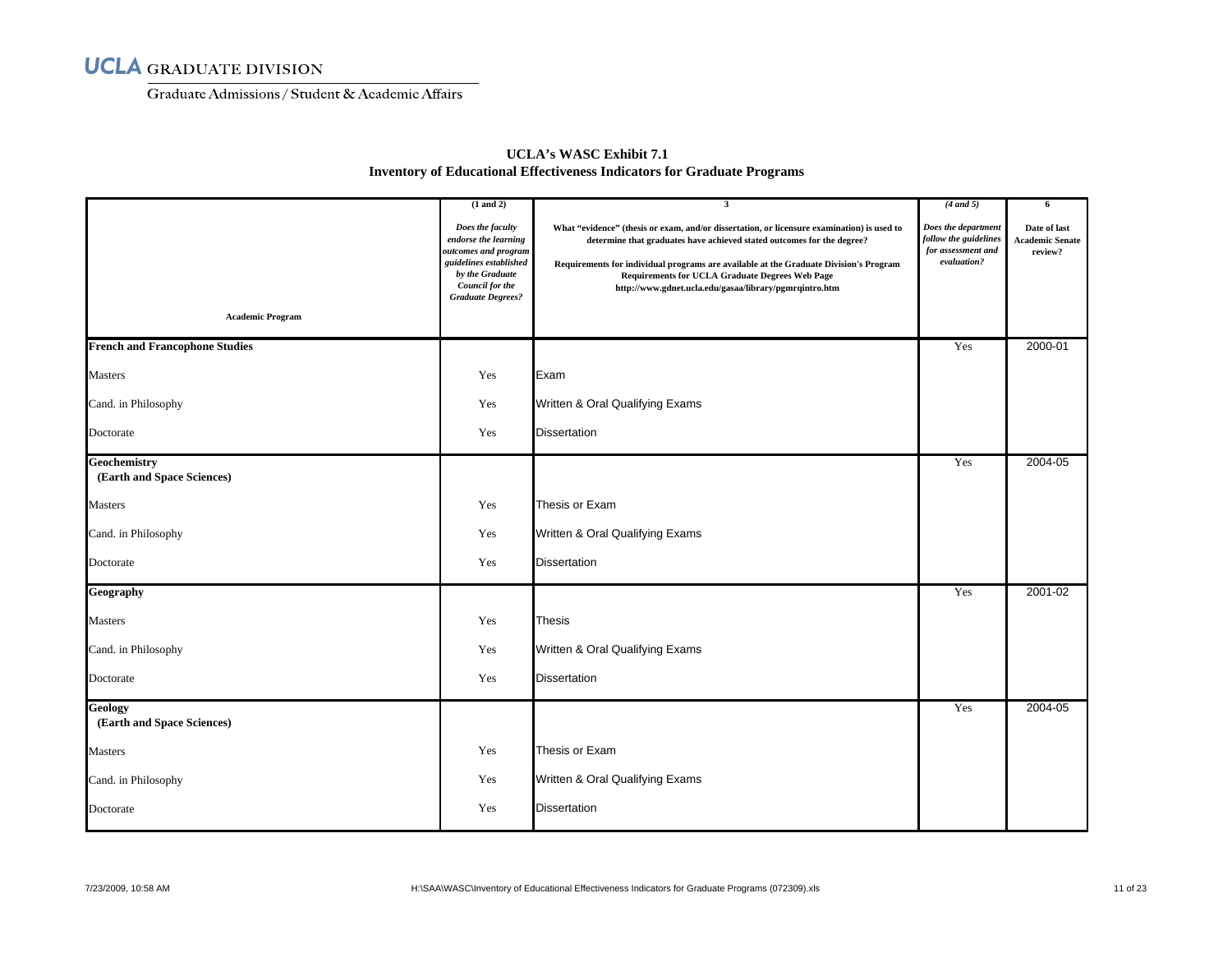Graduate Admissions/ Student & Academic Affairs

|                                                                       | $(1$ and $2)$                                                                                                                                                | $\overline{\mathbf{3}}$                                                                                                                                                                                                                                                                                                                                                           | $(4$ and 5)                                                                       | 6                                                 |
|-----------------------------------------------------------------------|--------------------------------------------------------------------------------------------------------------------------------------------------------------|-----------------------------------------------------------------------------------------------------------------------------------------------------------------------------------------------------------------------------------------------------------------------------------------------------------------------------------------------------------------------------------|-----------------------------------------------------------------------------------|---------------------------------------------------|
| <b>Academic Program</b>                                               | Does the faculty<br>endorse the learning<br>outcomes and program<br>guidelines established<br>by the Graduate<br>Council for the<br><b>Graduate Degrees?</b> | What "evidence" (thesis or exam, and/or dissertation, or licensure examination) is used to<br>determine that graduates have achieved stated outcomes for the degree?<br>Requirements for individual programs are available at the Graduate Division's Program<br><b>Requirements for UCLA Graduate Degrees Web Page</b><br>http://www.gdnet.ucla.edu/gasaa/library/pgmrqintro.htm | Does the department<br>follow the guidelines<br>for assessment and<br>evaluation? | Date of last<br><b>Academic Senate</b><br>review? |
| <b>Geophysics and Space Physics</b>                                   |                                                                                                                                                              |                                                                                                                                                                                                                                                                                                                                                                                   | Yes                                                                               | 2004-05                                           |
| (Earth and Space Sciences)                                            |                                                                                                                                                              |                                                                                                                                                                                                                                                                                                                                                                                   |                                                                                   |                                                   |
| Masters                                                               | Yes                                                                                                                                                          | Thesis or Exam                                                                                                                                                                                                                                                                                                                                                                    |                                                                                   |                                                   |
| Doctorate                                                             | Yes                                                                                                                                                          | <b>Dissertation</b>                                                                                                                                                                                                                                                                                                                                                               |                                                                                   |                                                   |
| <b>Germanic Languages</b>                                             |                                                                                                                                                              |                                                                                                                                                                                                                                                                                                                                                                                   | Yes                                                                               | 2007-08                                           |
| Masters                                                               | Yes                                                                                                                                                          | Thesis or Exam                                                                                                                                                                                                                                                                                                                                                                    |                                                                                   |                                                   |
| Cand. in Philosophy                                                   | Yes                                                                                                                                                          | Written & Oral Qualifying Exams                                                                                                                                                                                                                                                                                                                                                   |                                                                                   |                                                   |
| Doctorate                                                             | Yes                                                                                                                                                          | <b>Dissertation</b>                                                                                                                                                                                                                                                                                                                                                               |                                                                                   |                                                   |
| <b>Greek</b><br>(Classics)                                            |                                                                                                                                                              |                                                                                                                                                                                                                                                                                                                                                                                   | Yes                                                                               | 2005-06                                           |
| Masters                                                               | Yes                                                                                                                                                          | Exam                                                                                                                                                                                                                                                                                                                                                                              |                                                                                   |                                                   |
| <b>Health Services</b>                                                |                                                                                                                                                              |                                                                                                                                                                                                                                                                                                                                                                                   | Yes                                                                               | 2002-03                                           |
| <b>Masters</b>                                                        | Yes                                                                                                                                                          | Thesis or Exam                                                                                                                                                                                                                                                                                                                                                                    |                                                                                   |                                                   |
| Doctorate                                                             | Yes                                                                                                                                                          | <b>Dissertation</b>                                                                                                                                                                                                                                                                                                                                                               |                                                                                   |                                                   |
| <b>Hispanic Languages and Literatures</b><br>(Spanish and Portuguese) |                                                                                                                                                              |                                                                                                                                                                                                                                                                                                                                                                                   | Yes                                                                               | 2002-03                                           |
| Cand. in Philosophy                                                   | Yes                                                                                                                                                          | Written & Oral Qualifying Exams                                                                                                                                                                                                                                                                                                                                                   |                                                                                   |                                                   |
| Doctorate                                                             | Yes                                                                                                                                                          | <b>Dissertation</b>                                                                                                                                                                                                                                                                                                                                                               |                                                                                   |                                                   |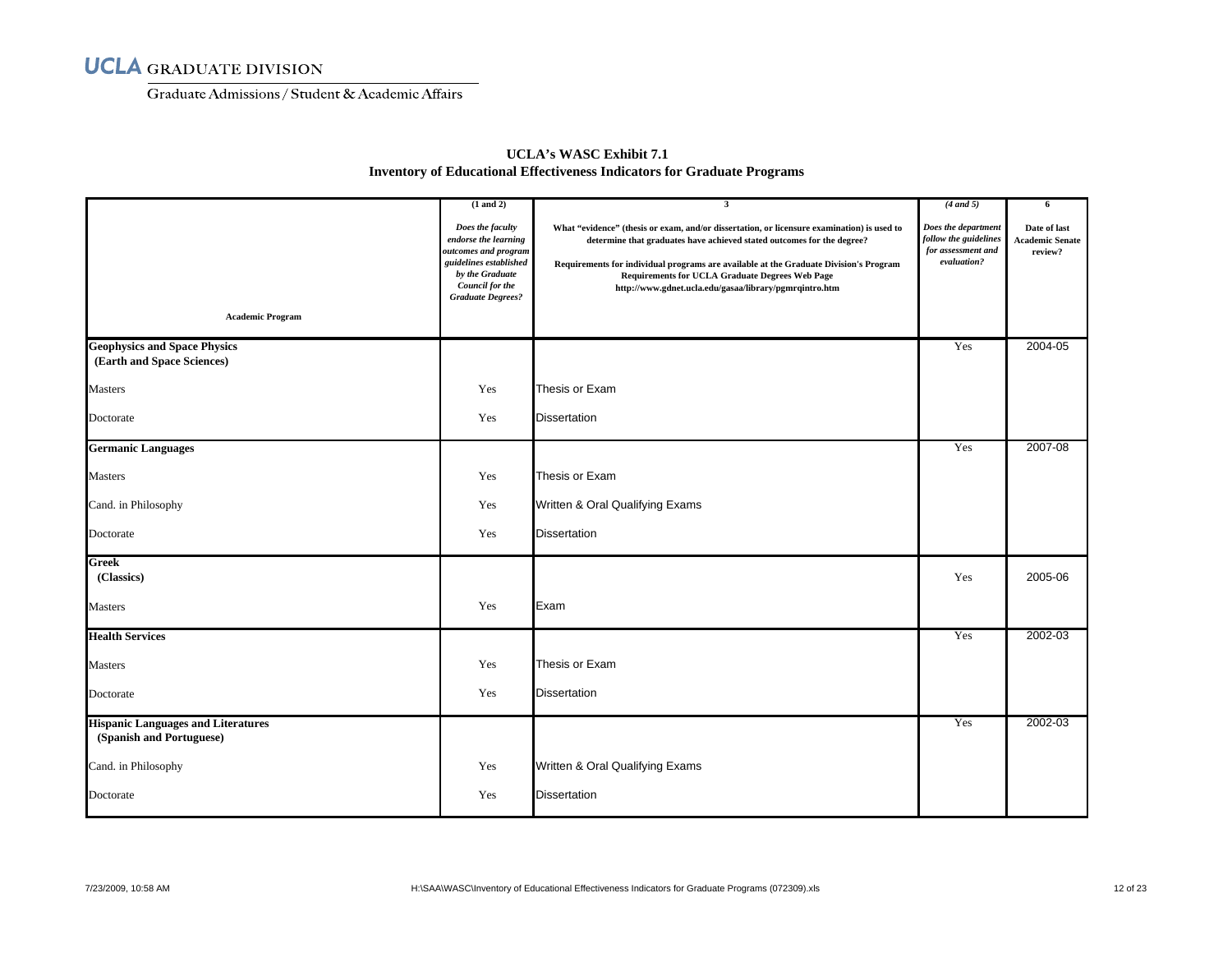Graduate Admissions/ Student & Academic Affairs

|                              | $(1$ and $2)$                                                                                                                                                       | $\overline{\mathbf{3}}$                                                                                                                                                                                                                                                                                                                                                           | $(4$ and 5)                                                                       | 6                                                 |
|------------------------------|---------------------------------------------------------------------------------------------------------------------------------------------------------------------|-----------------------------------------------------------------------------------------------------------------------------------------------------------------------------------------------------------------------------------------------------------------------------------------------------------------------------------------------------------------------------------|-----------------------------------------------------------------------------------|---------------------------------------------------|
|                              | Does the faculty<br>endorse the learning<br>outcomes and program<br>guidelines established<br>by the Graduate<br><b>Council for the</b><br><b>Graduate Degrees?</b> | What "evidence" (thesis or exam, and/or dissertation, or licensure examination) is used to<br>determine that graduates have achieved stated outcomes for the degree?<br>Requirements for individual programs are available at the Graduate Division's Program<br><b>Requirements for UCLA Graduate Degrees Web Page</b><br>http://www.gdnet.ucla.edu/gasaa/library/pgmrqintro.htm | Does the department<br>follow the guidelines<br>for assessment and<br>evaluation? | Date of last<br><b>Academic Senate</b><br>review? |
| <b>Academic Program</b>      |                                                                                                                                                                     |                                                                                                                                                                                                                                                                                                                                                                                   |                                                                                   |                                                   |
| <b>History</b>               |                                                                                                                                                                     |                                                                                                                                                                                                                                                                                                                                                                                   | Yes                                                                               | 2008-09                                           |
| Masters                      | Yes                                                                                                                                                                 | Exam                                                                                                                                                                                                                                                                                                                                                                              |                                                                                   |                                                   |
| Cand. in Philosophy          | Yes                                                                                                                                                                 | Written & Oral Qualifying Exams                                                                                                                                                                                                                                                                                                                                                   |                                                                                   |                                                   |
| Doctorate                    | Yes                                                                                                                                                                 | <b>Dissertation</b>                                                                                                                                                                                                                                                                                                                                                               |                                                                                   |                                                   |
| <b>Human Genetics</b>        |                                                                                                                                                                     |                                                                                                                                                                                                                                                                                                                                                                                   | Yes                                                                               | 2001-02                                           |
| <b>Masters</b>               | Yes                                                                                                                                                                 | Thesis or Exam                                                                                                                                                                                                                                                                                                                                                                    |                                                                                   |                                                   |
| Doctorate                    | Yes                                                                                                                                                                 | <b>Dissertation</b>                                                                                                                                                                                                                                                                                                                                                               |                                                                                   |                                                   |
| <b>Indo-European Studies</b> |                                                                                                                                                                     |                                                                                                                                                                                                                                                                                                                                                                                   | Yes                                                                               | 2007-08                                           |
| Cand. in Philosophy          | Yes                                                                                                                                                                 | Written & Oral Qualifying Exams                                                                                                                                                                                                                                                                                                                                                   |                                                                                   |                                                   |
| Doctorate                    | Yes                                                                                                                                                                 | <b>Dissertation</b>                                                                                                                                                                                                                                                                                                                                                               |                                                                                   |                                                   |
| <b>Information Studies</b>   |                                                                                                                                                                     |                                                                                                                                                                                                                                                                                                                                                                                   | Yes                                                                               | 2001-02                                           |
| Doctorate                    | Yes                                                                                                                                                                 | <b>Dissertation</b>                                                                                                                                                                                                                                                                                                                                                               |                                                                                   |                                                   |
| <b>Islamic Studies</b>       |                                                                                                                                                                     |                                                                                                                                                                                                                                                                                                                                                                                   | Yes                                                                               | 2007-08                                           |
| <b>Masters</b>               | Yes                                                                                                                                                                 | Exam                                                                                                                                                                                                                                                                                                                                                                              |                                                                                   |                                                   |
| Cand. in Philosophy          | Yes                                                                                                                                                                 | Written & Oral Qualifying Exams                                                                                                                                                                                                                                                                                                                                                   |                                                                                   |                                                   |
| Doctorate                    | Yes                                                                                                                                                                 | <b>Dissertation</b>                                                                                                                                                                                                                                                                                                                                                               |                                                                                   |                                                   |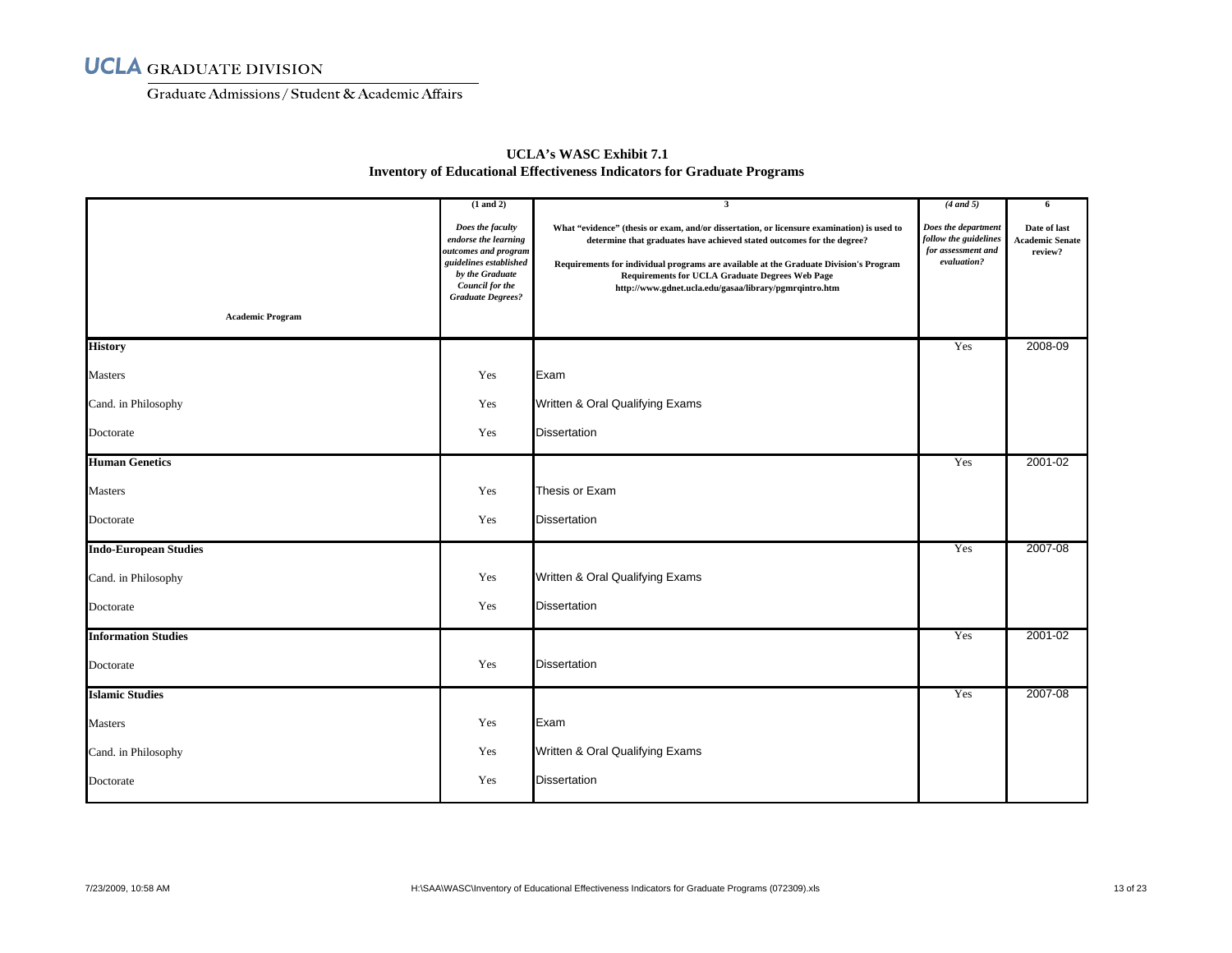Graduate Admissions/ Student & Academic Affairs

|                                                                 | $(1$ and $2)$                                                                                                                                                | $\overline{\mathbf{3}}$                                                                                                                                                                                                                                                                                                                                                           | $(4$ and 5)                                                                       | 6                                                 |
|-----------------------------------------------------------------|--------------------------------------------------------------------------------------------------------------------------------------------------------------|-----------------------------------------------------------------------------------------------------------------------------------------------------------------------------------------------------------------------------------------------------------------------------------------------------------------------------------------------------------------------------------|-----------------------------------------------------------------------------------|---------------------------------------------------|
|                                                                 | Does the faculty<br>endorse the learning<br>outcomes and program<br>guidelines established<br>by the Graduate<br>Council for the<br><b>Graduate Degrees?</b> | What "evidence" (thesis or exam, and/or dissertation, or licensure examination) is used to<br>determine that graduates have achieved stated outcomes for the degree?<br>Requirements for individual programs are available at the Graduate Division's Program<br><b>Requirements for UCLA Graduate Degrees Web Page</b><br>http://www.gdnet.ucla.edu/gasaa/library/pgmrqintro.htm | Does the department<br>follow the guidelines<br>for assessment and<br>evaluation? | Date of last<br><b>Academic Senate</b><br>review? |
| <b>Academic Program</b>                                         |                                                                                                                                                              |                                                                                                                                                                                                                                                                                                                                                                                   |                                                                                   |                                                   |
| <b>Italian</b>                                                  |                                                                                                                                                              |                                                                                                                                                                                                                                                                                                                                                                                   | Yes                                                                               | 2007-08                                           |
| Masters                                                         | Yes                                                                                                                                                          | Thesis or Exam                                                                                                                                                                                                                                                                                                                                                                    |                                                                                   |                                                   |
| Cand. in Philosophy                                             | Yes                                                                                                                                                          | Written & Oral Qualifying Exams                                                                                                                                                                                                                                                                                                                                                   |                                                                                   |                                                   |
| Doctorate                                                       | Yes                                                                                                                                                          | <b>Dissertation</b>                                                                                                                                                                                                                                                                                                                                                               |                                                                                   |                                                   |
| Latin<br>(Classics)                                             |                                                                                                                                                              | Exam                                                                                                                                                                                                                                                                                                                                                                              | Yes                                                                               | 2005-06                                           |
| <b>Masters</b>                                                  | Yes                                                                                                                                                          |                                                                                                                                                                                                                                                                                                                                                                                   |                                                                                   |                                                   |
| <b>Latin American Studies</b>                                   |                                                                                                                                                              |                                                                                                                                                                                                                                                                                                                                                                                   | Yes                                                                               | 2008-09                                           |
| Masters                                                         | Yes                                                                                                                                                          | Thesis or Exam                                                                                                                                                                                                                                                                                                                                                                    |                                                                                   |                                                   |
| <b>Library and Information Science</b><br>(Information Studies) |                                                                                                                                                              |                                                                                                                                                                                                                                                                                                                                                                                   | Yes                                                                               | 2001-02                                           |
| Certificate of Specialization                                   | Yes                                                                                                                                                          | Coursework                                                                                                                                                                                                                                                                                                                                                                        |                                                                                   |                                                   |
| <b>Professional Masters</b>                                     | Yes                                                                                                                                                          | Thesis or Exam                                                                                                                                                                                                                                                                                                                                                                    |                                                                                   |                                                   |
| <b>Linguistics</b>                                              |                                                                                                                                                              |                                                                                                                                                                                                                                                                                                                                                                                   | Yes                                                                               | 2008-09                                           |
| Masters                                                         | Yes                                                                                                                                                          | Thesis (if cont. to the Ph.D); or Exam                                                                                                                                                                                                                                                                                                                                            |                                                                                   |                                                   |
| Cand. in Philosophy                                             | Yes                                                                                                                                                          | Written & Oral Qualifying Exams                                                                                                                                                                                                                                                                                                                                                   |                                                                                   |                                                   |
| Doctorate                                                       | Yes                                                                                                                                                          | <b>Dissertation</b>                                                                                                                                                                                                                                                                                                                                                               |                                                                                   |                                                   |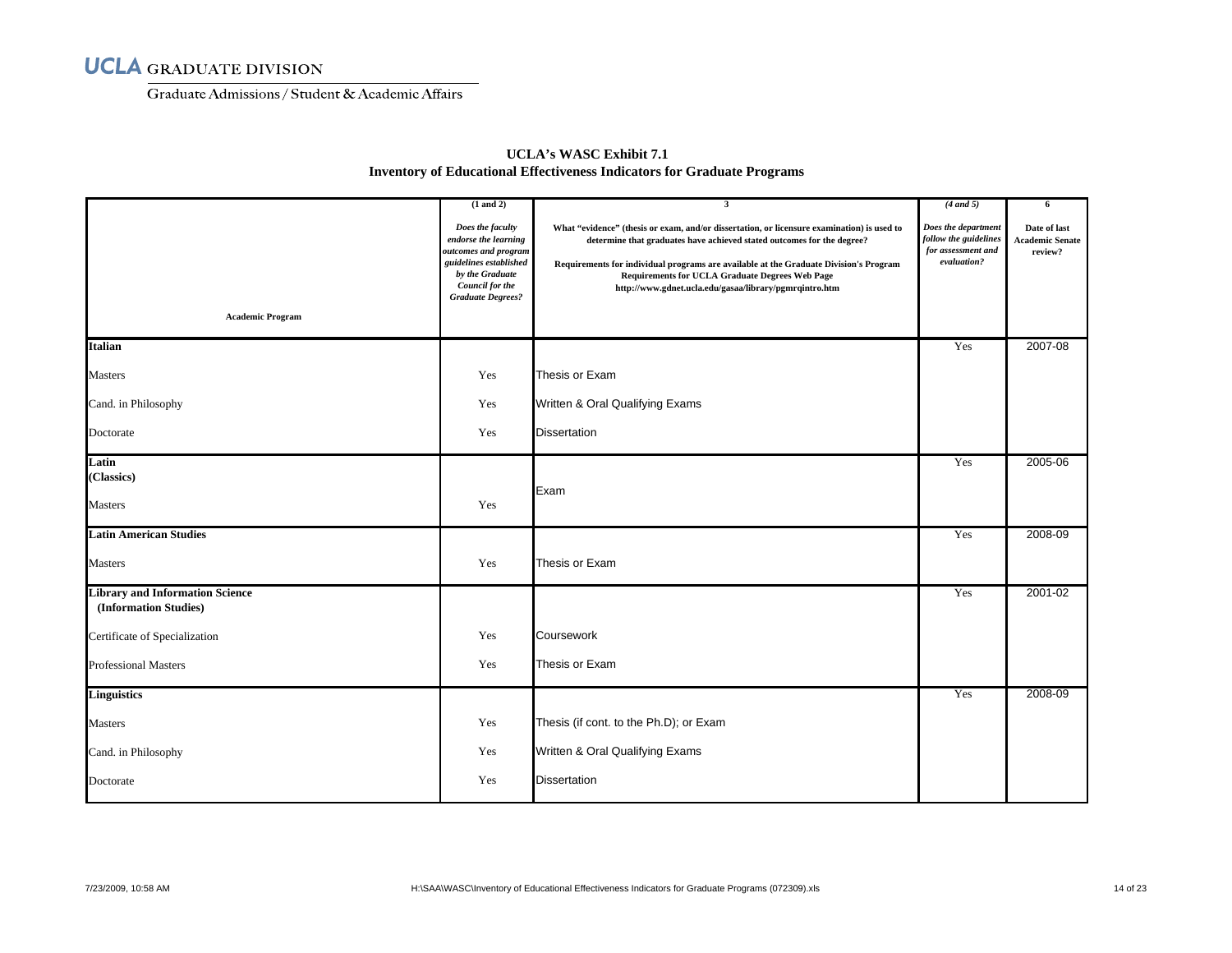Graduate Admissions/ Student & Academic Affairs

| <b>UCLA's WASC Exhibit 7.1</b>                                                 |
|--------------------------------------------------------------------------------|
| <b>Inventory of Educational Effectiveness Indicators for Graduate Programs</b> |

|                                                                            | $(1$ and $2)$                                                                                                                                                | $\mathbf{3}$                                                                                                                                                                                                                                                                                                                                                                      | $(4$ and 5)                                                                       | 6                                                 |
|----------------------------------------------------------------------------|--------------------------------------------------------------------------------------------------------------------------------------------------------------|-----------------------------------------------------------------------------------------------------------------------------------------------------------------------------------------------------------------------------------------------------------------------------------------------------------------------------------------------------------------------------------|-----------------------------------------------------------------------------------|---------------------------------------------------|
| <b>Academic Program</b>                                                    | Does the faculty<br>endorse the learning<br>outcomes and program<br>guidelines established<br>by the Graduate<br>Council for the<br><b>Graduate Degrees?</b> | What "evidence" (thesis or exam, and/or dissertation, or licensure examination) is used to<br>determine that graduates have achieved stated outcomes for the degree?<br>Requirements for individual programs are available at the Graduate Division's Program<br><b>Requirements for UCLA Graduate Degrees Web Page</b><br>http://www.gdnet.ucla.edu/gasaa/library/pgmrqintro.htm | Does the department<br>follow the guidelines<br>for assessment and<br>evaluation? | Date of last<br><b>Academic Senate</b><br>review? |
|                                                                            |                                                                                                                                                              |                                                                                                                                                                                                                                                                                                                                                                                   |                                                                                   |                                                   |
| <b>Management: Cooperative Executive MBA Program</b>                       |                                                                                                                                                              |                                                                                                                                                                                                                                                                                                                                                                                   | Yes                                                                               | 2004-05                                           |
| <b>Professional Masters</b>                                                | Yes                                                                                                                                                          | Exam                                                                                                                                                                                                                                                                                                                                                                              |                                                                                   |                                                   |
| <b>Management: Executive MBA Program</b>                                   |                                                                                                                                                              |                                                                                                                                                                                                                                                                                                                                                                                   | Yes                                                                               | 2004-05                                           |
| <b>Professional Masters</b>                                                | Yes                                                                                                                                                          | Exam                                                                                                                                                                                                                                                                                                                                                                              |                                                                                   |                                                   |
| <b>Management: Fully Employed M.B.A. Program</b>                           |                                                                                                                                                              |                                                                                                                                                                                                                                                                                                                                                                                   | Yes                                                                               | 2004-05                                           |
| <b>Professional Masters</b>                                                | Yes                                                                                                                                                          | Exam                                                                                                                                                                                                                                                                                                                                                                              |                                                                                   |                                                   |
| Management: M.B.A.                                                         |                                                                                                                                                              |                                                                                                                                                                                                                                                                                                                                                                                   | Yes                                                                               | 2004-05                                           |
| Professional Masters                                                       | Yes                                                                                                                                                          | Exam                                                                                                                                                                                                                                                                                                                                                                              |                                                                                   |                                                   |
| Management: M.S., Ph.D.                                                    |                                                                                                                                                              |                                                                                                                                                                                                                                                                                                                                                                                   | Yes                                                                               | 2004-05                                           |
| <b>Masters</b>                                                             | Yes                                                                                                                                                          | Exam                                                                                                                                                                                                                                                                                                                                                                              |                                                                                   |                                                   |
| Cand. in Philosophy                                                        | Yes                                                                                                                                                          | Written & Oral Qualifying Exams                                                                                                                                                                                                                                                                                                                                                   |                                                                                   |                                                   |
| Doctorate                                                                  | Yes                                                                                                                                                          | <b>Dissertation</b>                                                                                                                                                                                                                                                                                                                                                               |                                                                                   |                                                   |
| <b>Management: Master of Financial Engineering</b>                         |                                                                                                                                                              |                                                                                                                                                                                                                                                                                                                                                                                   | Yes                                                                               | new degree                                        |
| <b>Professional Masters</b>                                                | Yes                                                                                                                                                          | Exam                                                                                                                                                                                                                                                                                                                                                                              |                                                                                   |                                                   |
| <b>Manufacturing Engineering</b><br>(Mechanical and Aerospace Engineering) |                                                                                                                                                              |                                                                                                                                                                                                                                                                                                                                                                                   | Yes                                                                               | $2007 - 08$                                       |
| <b>Masters</b>                                                             | Yes                                                                                                                                                          | Thesis or Exam                                                                                                                                                                                                                                                                                                                                                                    |                                                                                   |                                                   |
| Engineering                                                                | Yes                                                                                                                                                          | Coursework and Oral Preliminary Exam                                                                                                                                                                                                                                                                                                                                              |                                                                                   |                                                   |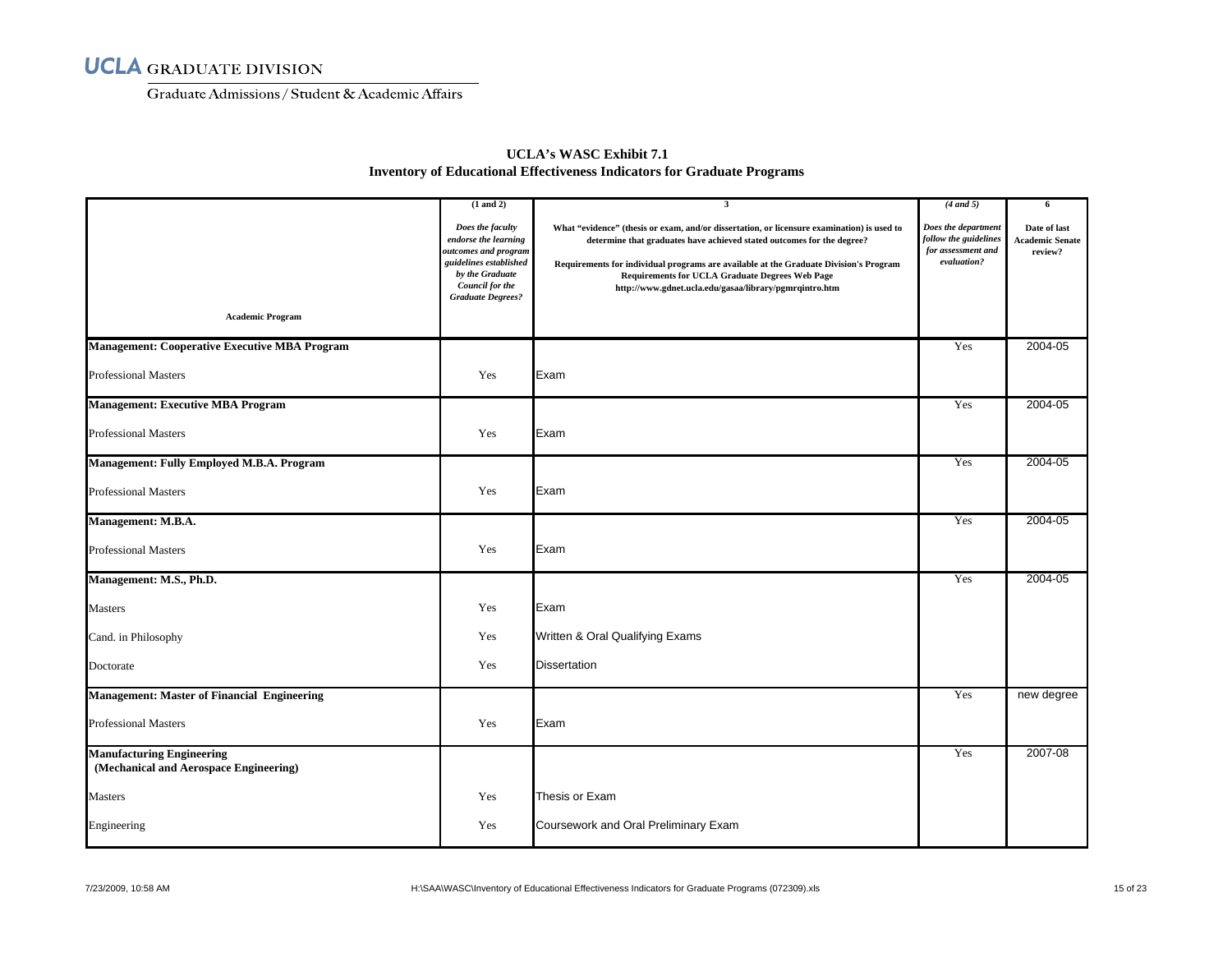Graduate Admissions/ Student & Academic Affairs

|                                                                         | $(1$ and $2)$                                                                                                                                                | $\overline{\mathbf{3}}$                                                                                                                                                                                                                                                                                                                                                           | $(4$ and 5)                                                                       | 6                                                 |
|-------------------------------------------------------------------------|--------------------------------------------------------------------------------------------------------------------------------------------------------------|-----------------------------------------------------------------------------------------------------------------------------------------------------------------------------------------------------------------------------------------------------------------------------------------------------------------------------------------------------------------------------------|-----------------------------------------------------------------------------------|---------------------------------------------------|
|                                                                         | Does the faculty<br>endorse the learning<br>outcomes and program<br>guidelines established<br>by the Graduate<br>Council for the<br><b>Graduate Degrees?</b> | What "evidence" (thesis or exam, and/or dissertation, or licensure examination) is used to<br>determine that graduates have achieved stated outcomes for the degree?<br>Requirements for individual programs are available at the Graduate Division's Program<br><b>Requirements for UCLA Graduate Degrees Web Page</b><br>http://www.gdnet.ucla.edu/gasaa/library/pgmrqintro.htm | Does the department<br>follow the guidelines<br>for assessment and<br>evaluation? | Date of last<br><b>Academic Senate</b><br>review? |
| <b>Academic Program</b>                                                 |                                                                                                                                                              |                                                                                                                                                                                                                                                                                                                                                                                   |                                                                                   |                                                   |
| <b>Materials Science and Engineering</b>                                |                                                                                                                                                              |                                                                                                                                                                                                                                                                                                                                                                                   | Yes                                                                               | 2006-07                                           |
| Masters                                                                 | Yes                                                                                                                                                          | Thesis or Exam                                                                                                                                                                                                                                                                                                                                                                    |                                                                                   |                                                   |
| Engineering                                                             | Yes                                                                                                                                                          | Coursework and Oral Preliminary Exam                                                                                                                                                                                                                                                                                                                                              |                                                                                   |                                                   |
| Doctorate                                                               | Yes                                                                                                                                                          | <b>Dissertation</b>                                                                                                                                                                                                                                                                                                                                                               |                                                                                   |                                                   |
| <b>Mathematics</b>                                                      |                                                                                                                                                              |                                                                                                                                                                                                                                                                                                                                                                                   | Yes                                                                               | 2002-03                                           |
| <b>Professional Masters</b>                                             | Yes                                                                                                                                                          | Exam                                                                                                                                                                                                                                                                                                                                                                              |                                                                                   |                                                   |
| <b>Masters</b>                                                          | Yes                                                                                                                                                          | Thesis or Exam                                                                                                                                                                                                                                                                                                                                                                    |                                                                                   |                                                   |
| Cand. in Philosophy                                                     | Yes                                                                                                                                                          | Written & Oral Qualifying Exams                                                                                                                                                                                                                                                                                                                                                   |                                                                                   |                                                   |
| Doctorate                                                               | Yes                                                                                                                                                          | <b>Dissertation</b>                                                                                                                                                                                                                                                                                                                                                               |                                                                                   |                                                   |
| <b>Mechanical Engineering</b><br>(Mechanical and Aerospace Engineering) |                                                                                                                                                              |                                                                                                                                                                                                                                                                                                                                                                                   | Yes                                                                               | 2007-08                                           |
| Masters                                                                 | Yes                                                                                                                                                          | Thesis or Exam                                                                                                                                                                                                                                                                                                                                                                    |                                                                                   |                                                   |
| Engineering                                                             | Yes                                                                                                                                                          | Coursework and Oral Preliminary Exam                                                                                                                                                                                                                                                                                                                                              |                                                                                   |                                                   |
| Doctorate                                                               | Yes                                                                                                                                                          | <b>Dissertation</b>                                                                                                                                                                                                                                                                                                                                                               |                                                                                   |                                                   |
| Microbiology, Immunology, and Molecular Genetics                        |                                                                                                                                                              |                                                                                                                                                                                                                                                                                                                                                                                   | Yes                                                                               | 2004-05                                           |
| <b>Masters</b>                                                          | Yes                                                                                                                                                          | Thesis or Exam                                                                                                                                                                                                                                                                                                                                                                    |                                                                                   |                                                   |
| Doctorate                                                               | Yes                                                                                                                                                          | <b>Dissertation</b>                                                                                                                                                                                                                                                                                                                                                               |                                                                                   |                                                   |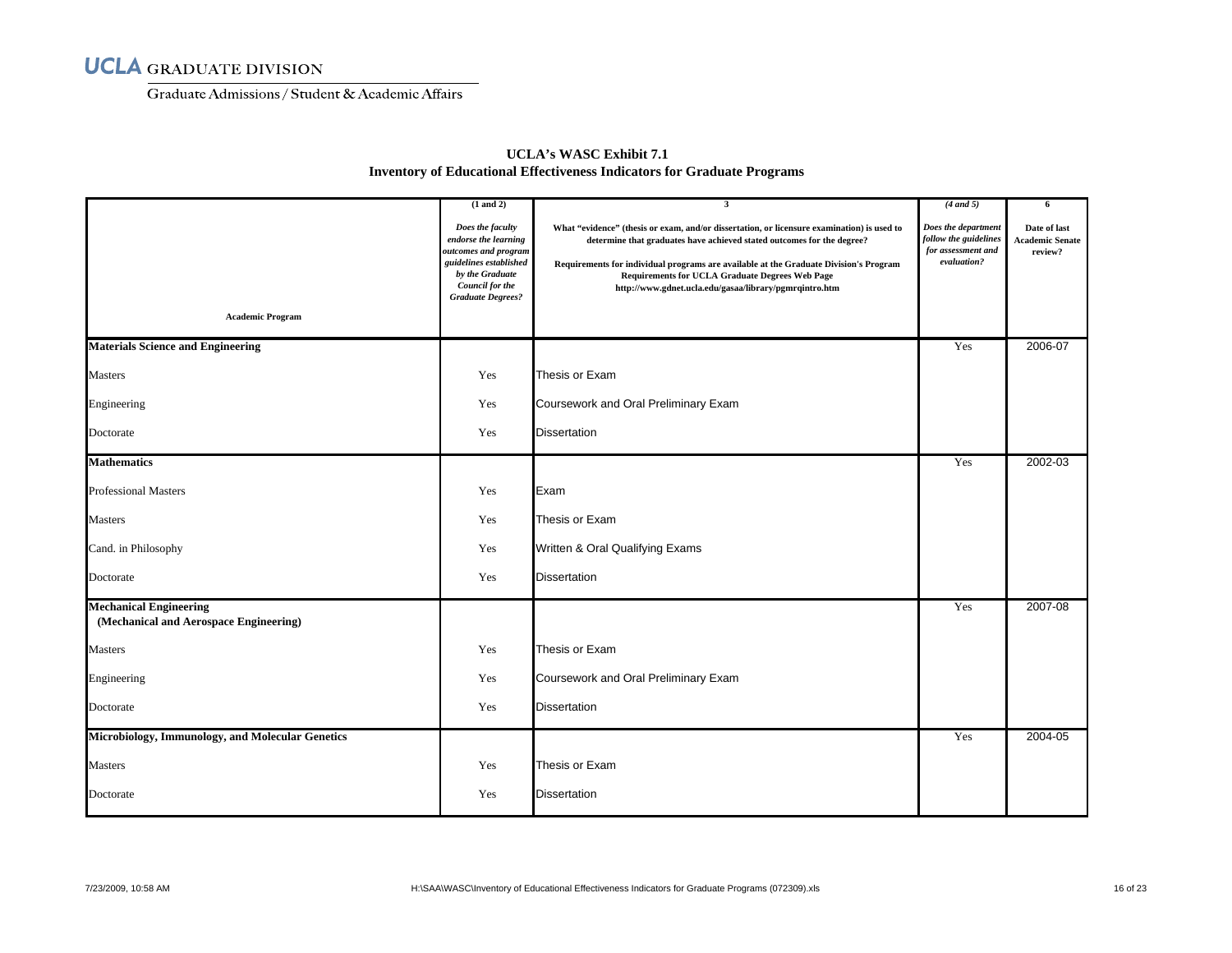Graduate Admissions/ Student & Academic Affairs

|                                                  | $(1$ and $2)$                                                                                                                                                       | 3                                                                                                                                                                                                                                                                                                                                                                                 | $(4 \text{ and } 5)$                                                              | 6                                                 |
|--------------------------------------------------|---------------------------------------------------------------------------------------------------------------------------------------------------------------------|-----------------------------------------------------------------------------------------------------------------------------------------------------------------------------------------------------------------------------------------------------------------------------------------------------------------------------------------------------------------------------------|-----------------------------------------------------------------------------------|---------------------------------------------------|
|                                                  | Does the faculty<br>endorse the learning<br>outcomes and program<br>guidelines established<br>by the Graduate<br><b>Council for the</b><br><b>Graduate Degrees?</b> | What "evidence" (thesis or exam, and/or dissertation, or licensure examination) is used to<br>determine that graduates have achieved stated outcomes for the degree?<br>Requirements for individual programs are available at the Graduate Division's Program<br><b>Requirements for UCLA Graduate Degrees Web Page</b><br>http://www.gdnet.ucla.edu/gasaa/library/pgmrqintro.htm | Does the department<br>follow the guidelines<br>for assessment and<br>evaluation? | Date of last<br><b>Academic Senate</b><br>review? |
| <b>Academic Program</b>                          |                                                                                                                                                                     |                                                                                                                                                                                                                                                                                                                                                                                   |                                                                                   |                                                   |
| <b>Molecular and Medical Pharmacology</b>        |                                                                                                                                                                     |                                                                                                                                                                                                                                                                                                                                                                                   | Yes                                                                               | 2003-04                                           |
| <b>Masters</b>                                   | Yes                                                                                                                                                                 | <b>Thesis</b>                                                                                                                                                                                                                                                                                                                                                                     |                                                                                   |                                                   |
| Doctorate                                        | Yes                                                                                                                                                                 | <b>Dissertation</b>                                                                                                                                                                                                                                                                                                                                                               |                                                                                   |                                                   |
| <b>Molecular Biology</b>                         |                                                                                                                                                                     |                                                                                                                                                                                                                                                                                                                                                                                   | Yes                                                                               | 2003-04                                           |
| Doctorate                                        | Yes                                                                                                                                                                 | <b>Dissertation</b>                                                                                                                                                                                                                                                                                                                                                               |                                                                                   |                                                   |
| <b>Molecular Toxicology</b>                      |                                                                                                                                                                     |                                                                                                                                                                                                                                                                                                                                                                                   | Yes                                                                               | 2005-06                                           |
| Doctorate                                        | Yes                                                                                                                                                                 | <b>Dissertation</b>                                                                                                                                                                                                                                                                                                                                                               |                                                                                   |                                                   |
| <b>Molecular, Cell and Developmental Biology</b> |                                                                                                                                                                     |                                                                                                                                                                                                                                                                                                                                                                                   | Yes                                                                               | 2008-09                                           |
| <b>Masters</b>                                   | Yes                                                                                                                                                                 | Thesis or Exam                                                                                                                                                                                                                                                                                                                                                                    |                                                                                   |                                                   |
| Cand. in Philosophy                              | Yes                                                                                                                                                                 | Written & Oral Qualifying Exams                                                                                                                                                                                                                                                                                                                                                   |                                                                                   |                                                   |
| Doctorate                                        | Yes                                                                                                                                                                 | <b>Dissertation</b>                                                                                                                                                                                                                                                                                                                                                               |                                                                                   |                                                   |
| Molecular, Cellular, and Integrative Physiology  |                                                                                                                                                                     |                                                                                                                                                                                                                                                                                                                                                                                   | Yes                                                                               | 2005-06                                           |
| Doctorate                                        | Yes                                                                                                                                                                 | <b>Dissertation</b>                                                                                                                                                                                                                                                                                                                                                               |                                                                                   |                                                   |
| <b>Moving Image Archive Studies</b>              |                                                                                                                                                                     |                                                                                                                                                                                                                                                                                                                                                                                   | Yes                                                                               | new degree                                        |
| Masters                                          | Yes                                                                                                                                                                 | <b>Exam and Portfolio</b>                                                                                                                                                                                                                                                                                                                                                         |                                                                                   |                                                   |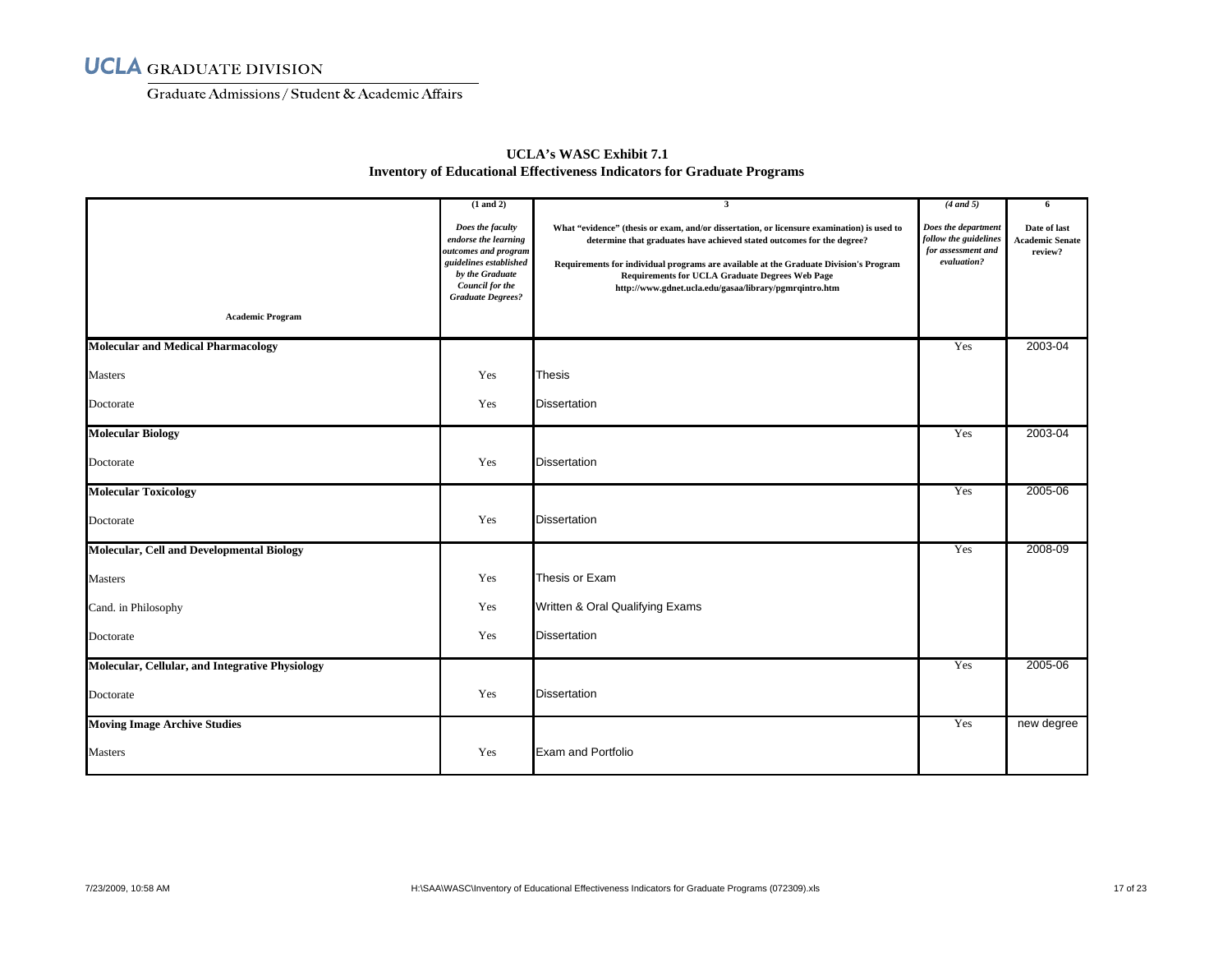Graduate Admissions/ Student & Academic Affairs

| <b>Academic Program</b>                    | $(1$ and $2)$<br>Does the faculty<br>endorse the learning<br>outcomes and program<br>guidelines established<br>by the Graduate<br>Council for the<br><b>Graduate Degrees?</b> | $\mathbf{3}$<br>What "evidence" (thesis or exam, and/or dissertation, or licensure examination) is used to<br>determine that graduates have achieved stated outcomes for the degree?<br>Requirements for individual programs are available at the Graduate Division's Program<br><b>Requirements for UCLA Graduate Degrees Web Page</b><br>http://www.gdnet.ucla.edu/gasaa/library/pgmrqintro.htm | $(4$ and 5)<br>Does the department<br>follow the guidelines<br>for assessment and<br>evaluation? | 6<br>Date of last<br><b>Academic Senate</b><br>review? |
|--------------------------------------------|-------------------------------------------------------------------------------------------------------------------------------------------------------------------------------|---------------------------------------------------------------------------------------------------------------------------------------------------------------------------------------------------------------------------------------------------------------------------------------------------------------------------------------------------------------------------------------------------|--------------------------------------------------------------------------------------------------|--------------------------------------------------------|
| <b>Music</b>                               |                                                                                                                                                                               |                                                                                                                                                                                                                                                                                                                                                                                                   | Yes                                                                                              | 2000-01                                                |
| <b>Professional Masters</b>                | Yes                                                                                                                                                                           | Exam                                                                                                                                                                                                                                                                                                                                                                                              |                                                                                                  |                                                        |
| <b>Masters</b>                             | Yes                                                                                                                                                                           | <b>Thesis</b>                                                                                                                                                                                                                                                                                                                                                                                     |                                                                                                  |                                                        |
| Dr. of Musical Arts                        | Yes                                                                                                                                                                           | <b>Dissertation</b>                                                                                                                                                                                                                                                                                                                                                                               |                                                                                                  |                                                        |
| Cand. in Philosophy                        | Yes                                                                                                                                                                           | Written & Oral Qualifying Exams                                                                                                                                                                                                                                                                                                                                                                   |                                                                                                  |                                                        |
| Doctorate                                  | Yes                                                                                                                                                                           | <b>Dissertation</b>                                                                                                                                                                                                                                                                                                                                                                               |                                                                                                  |                                                        |
| <b>Musicology</b>                          |                                                                                                                                                                               |                                                                                                                                                                                                                                                                                                                                                                                                   | Yes                                                                                              | 2007-08                                                |
| Masters                                    | Yes                                                                                                                                                                           | Exam                                                                                                                                                                                                                                                                                                                                                                                              |                                                                                                  |                                                        |
| Cand. in Philosophy                        | Yes                                                                                                                                                                           | Written & Oral Qualifying Exams                                                                                                                                                                                                                                                                                                                                                                   |                                                                                                  |                                                        |
| Doctorate                                  | Yes                                                                                                                                                                           | <b>Dissertation</b>                                                                                                                                                                                                                                                                                                                                                                               |                                                                                                  |                                                        |
| <b>Near Eastern Languages and Cultures</b> |                                                                                                                                                                               |                                                                                                                                                                                                                                                                                                                                                                                                   | Yes                                                                                              | 2008-09                                                |
| <b>Masters</b>                             | Yes                                                                                                                                                                           | Exam                                                                                                                                                                                                                                                                                                                                                                                              |                                                                                                  |                                                        |
| Cand. in Philosophy                        | Yes                                                                                                                                                                           | Written & Oral Qualifying Exams                                                                                                                                                                                                                                                                                                                                                                   |                                                                                                  |                                                        |
| Doctorate                                  | Yes                                                                                                                                                                           | <b>Dissertation</b>                                                                                                                                                                                                                                                                                                                                                                               |                                                                                                  |                                                        |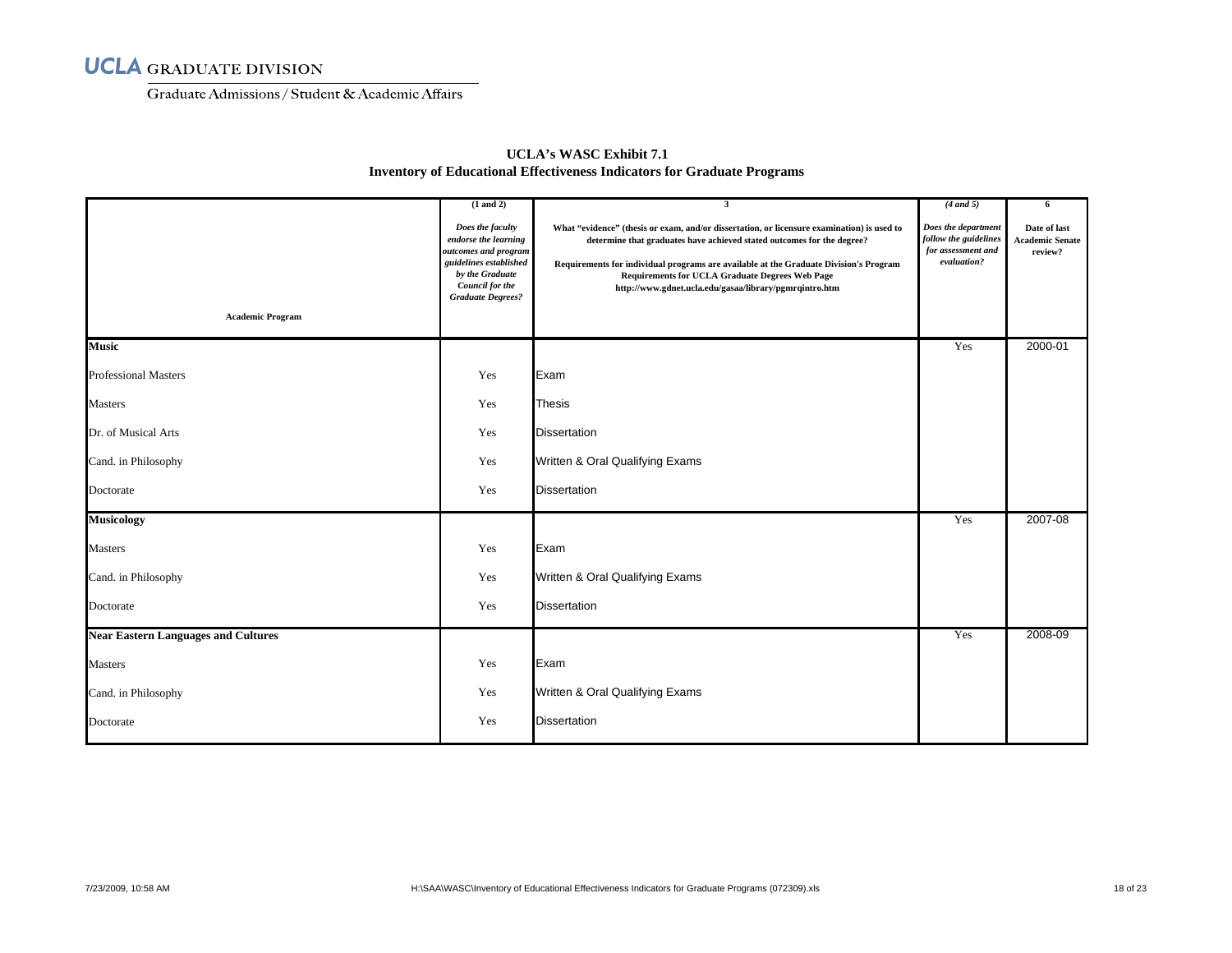Graduate Admissions/ Student & Academic Affairs

|                                    | $(1$ and $2)$                                                                                                                                                | $\overline{\mathbf{3}}$                                                                                                                                                                                                                                                                                                                                                           | $(4$ and 5)                                                                       | 6                                                 |
|------------------------------------|--------------------------------------------------------------------------------------------------------------------------------------------------------------|-----------------------------------------------------------------------------------------------------------------------------------------------------------------------------------------------------------------------------------------------------------------------------------------------------------------------------------------------------------------------------------|-----------------------------------------------------------------------------------|---------------------------------------------------|
| <b>Academic Program</b>            | Does the faculty<br>endorse the learning<br>outcomes and program<br>guidelines established<br>by the Graduate<br>Council for the<br><b>Graduate Degrees?</b> | What "evidence" (thesis or exam, and/or dissertation, or licensure examination) is used to<br>determine that graduates have achieved stated outcomes for the degree?<br>Requirements for individual programs are available at the Graduate Division's Program<br><b>Requirements for UCLA Graduate Degrees Web Page</b><br>http://www.gdnet.ucla.edu/gasaa/library/pgmrqintro.htm | Does the department<br>follow the guidelines<br>for assessment and<br>evaluation? | Date of last<br><b>Academic Senate</b><br>review? |
| <b>Neurobiology</b>                |                                                                                                                                                              |                                                                                                                                                                                                                                                                                                                                                                                   | Yes                                                                               | 2004-05                                           |
| Masters                            | Yes                                                                                                                                                          | Exam                                                                                                                                                                                                                                                                                                                                                                              |                                                                                   |                                                   |
| Cand. in Philosophy                | Yes                                                                                                                                                          | Written & Oral Qualifying Exams                                                                                                                                                                                                                                                                                                                                                   |                                                                                   |                                                   |
| Doctorate                          | Yes                                                                                                                                                          | Dissertation                                                                                                                                                                                                                                                                                                                                                                      |                                                                                   |                                                   |
| Neuroscience                       |                                                                                                                                                              |                                                                                                                                                                                                                                                                                                                                                                                   | Yes                                                                               | 2005-06                                           |
| Doctorate                          | Yes                                                                                                                                                          | <b>Dissertation</b>                                                                                                                                                                                                                                                                                                                                                               |                                                                                   |                                                   |
| <b>Nursing</b>                     |                                                                                                                                                              |                                                                                                                                                                                                                                                                                                                                                                                   | Yes                                                                               | 2008-09                                           |
| <b>Professional Masters</b>        | Yes                                                                                                                                                          | Exam                                                                                                                                                                                                                                                                                                                                                                              |                                                                                   |                                                   |
| Doctorate                          | Yes                                                                                                                                                          | <b>Dissertation</b>                                                                                                                                                                                                                                                                                                                                                               |                                                                                   |                                                   |
| <b>Oral Biology</b><br>(Dentistry) |                                                                                                                                                              |                                                                                                                                                                                                                                                                                                                                                                                   | Yes                                                                               | 2002-03                                           |
| Masters                            | Yes                                                                                                                                                          | <b>Thesis</b>                                                                                                                                                                                                                                                                                                                                                                     |                                                                                   |                                                   |
| Doctorate                          | Yes                                                                                                                                                          | <b>Dissertation</b>                                                                                                                                                                                                                                                                                                                                                               |                                                                                   |                                                   |
| Philosophy                         |                                                                                                                                                              |                                                                                                                                                                                                                                                                                                                                                                                   | Yes                                                                               | 2003-04                                           |
| Masters                            | Yes                                                                                                                                                          | Exam                                                                                                                                                                                                                                                                                                                                                                              |                                                                                   |                                                   |
| Cand. in Philosophy                | Yes                                                                                                                                                          | Written & Oral Qualifying Exams                                                                                                                                                                                                                                                                                                                                                   |                                                                                   |                                                   |
| Doctorate                          | Yes                                                                                                                                                          | <b>Dissertation</b>                                                                                                                                                                                                                                                                                                                                                               |                                                                                   |                                                   |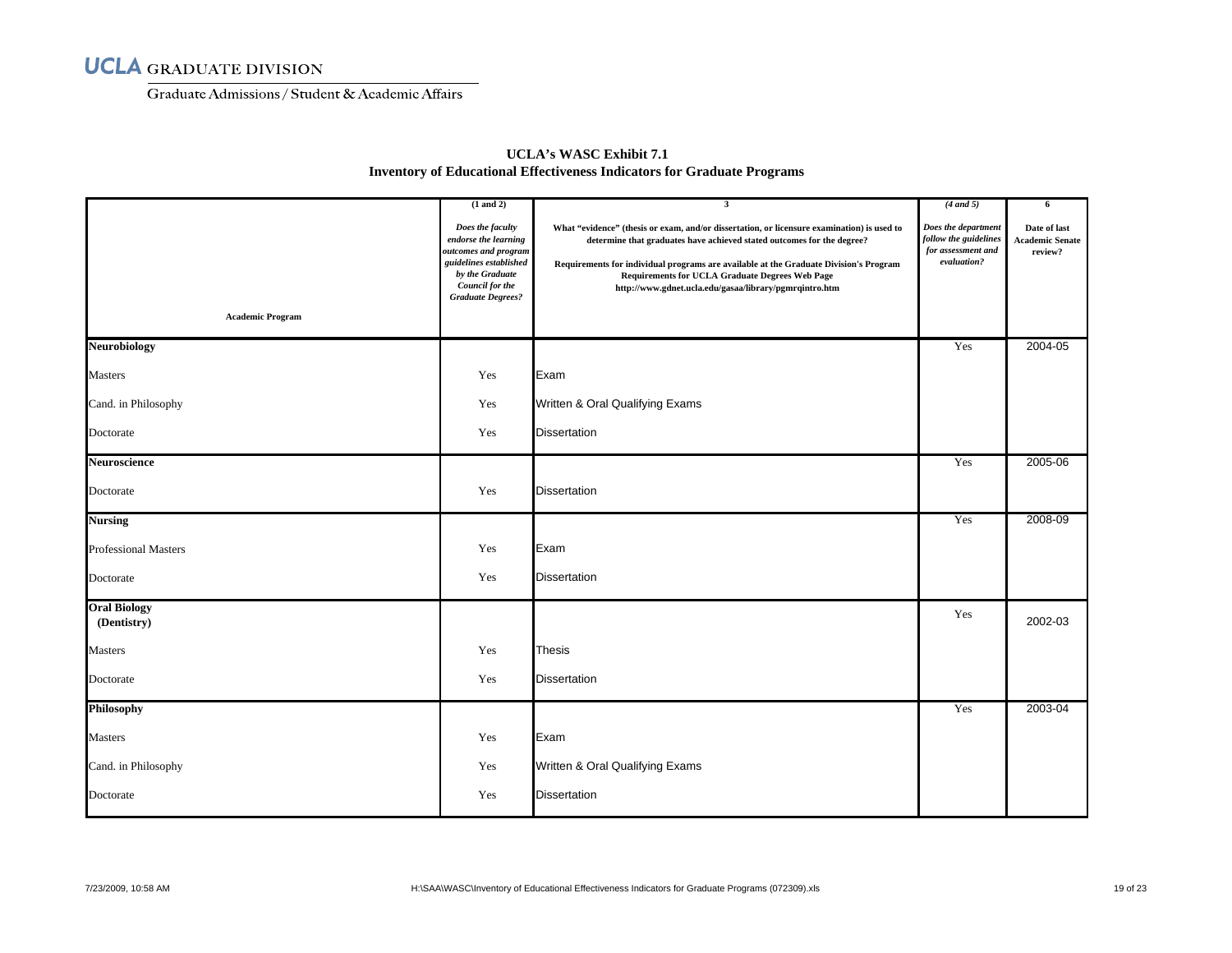Graduate Admissions/ Student & Academic Affairs

|                                        | $(1$ and $2)$                                                                                                                                                | $\overline{\mathbf{3}}$                                                                                                                                                                                                                                                                                                                                                           | $(4$ and 5)                                                                       | 6                                                 |
|----------------------------------------|--------------------------------------------------------------------------------------------------------------------------------------------------------------|-----------------------------------------------------------------------------------------------------------------------------------------------------------------------------------------------------------------------------------------------------------------------------------------------------------------------------------------------------------------------------------|-----------------------------------------------------------------------------------|---------------------------------------------------|
| <b>Academic Program</b>                | Does the faculty<br>endorse the learning<br>outcomes and program<br>guidelines established<br>by the Graduate<br>Council for the<br><b>Graduate Degrees?</b> | What "evidence" (thesis or exam, and/or dissertation, or licensure examination) is used to<br>determine that graduates have achieved stated outcomes for the degree?<br>Requirements for individual programs are available at the Graduate Division's Program<br><b>Requirements for UCLA Graduate Degrees Web Page</b><br>http://www.gdnet.ucla.edu/gasaa/library/pgmrqintro.htm | Does the department<br>follow the guidelines<br>for assessment and<br>evaluation? | Date of last<br><b>Academic Senate</b><br>review? |
| <b>Physics</b>                         |                                                                                                                                                              |                                                                                                                                                                                                                                                                                                                                                                                   | Yes                                                                               | 2007-08                                           |
| (Physics and Astronomy)                |                                                                                                                                                              |                                                                                                                                                                                                                                                                                                                                                                                   |                                                                                   |                                                   |
| <b>Professional Masters</b>            | Yes                                                                                                                                                          | Exam                                                                                                                                                                                                                                                                                                                                                                              |                                                                                   |                                                   |
| Masters                                | Yes                                                                                                                                                          | Thesis or Exam                                                                                                                                                                                                                                                                                                                                                                    |                                                                                   |                                                   |
| Doctorate                              | Yes                                                                                                                                                          | <b>Dissertation</b>                                                                                                                                                                                                                                                                                                                                                               |                                                                                   |                                                   |
| <b>Physiological Science</b>           |                                                                                                                                                              |                                                                                                                                                                                                                                                                                                                                                                                   | Yes                                                                               |                                                   |
| Masters                                | Yes                                                                                                                                                          | <b>Thesis</b>                                                                                                                                                                                                                                                                                                                                                                     |                                                                                   | 2005-06                                           |
| <b>Political Science</b>               |                                                                                                                                                              |                                                                                                                                                                                                                                                                                                                                                                                   | Yes                                                                               | 2008-09                                           |
| Masters                                | Yes                                                                                                                                                          | Paper                                                                                                                                                                                                                                                                                                                                                                             |                                                                                   |                                                   |
| Cand. in Philosophy                    | Yes                                                                                                                                                          | Written & Oral Qualifying Exams                                                                                                                                                                                                                                                                                                                                                   |                                                                                   |                                                   |
| Doctorate                              | Yes                                                                                                                                                          | <b>Dissertation</b>                                                                                                                                                                                                                                                                                                                                                               |                                                                                   |                                                   |
| Portuguese<br>(Spanish and Portuguese) |                                                                                                                                                              |                                                                                                                                                                                                                                                                                                                                                                                   | Yes                                                                               | 2002-03                                           |
| Masters                                | Yes                                                                                                                                                          | Thesis or Exam                                                                                                                                                                                                                                                                                                                                                                    |                                                                                   |                                                   |
| <b>Psychology</b>                      |                                                                                                                                                              |                                                                                                                                                                                                                                                                                                                                                                                   | Yes                                                                               | 2002-03                                           |
| Masters                                | Yes                                                                                                                                                          | Exam                                                                                                                                                                                                                                                                                                                                                                              |                                                                                   |                                                   |
| Cand. in Philosophy                    | Yes                                                                                                                                                          | Written & Oral Qualifying Exams                                                                                                                                                                                                                                                                                                                                                   |                                                                                   |                                                   |
| Doctorate                              | Yes                                                                                                                                                          | <b>Dissertation</b>                                                                                                                                                                                                                                                                                                                                                               |                                                                                   |                                                   |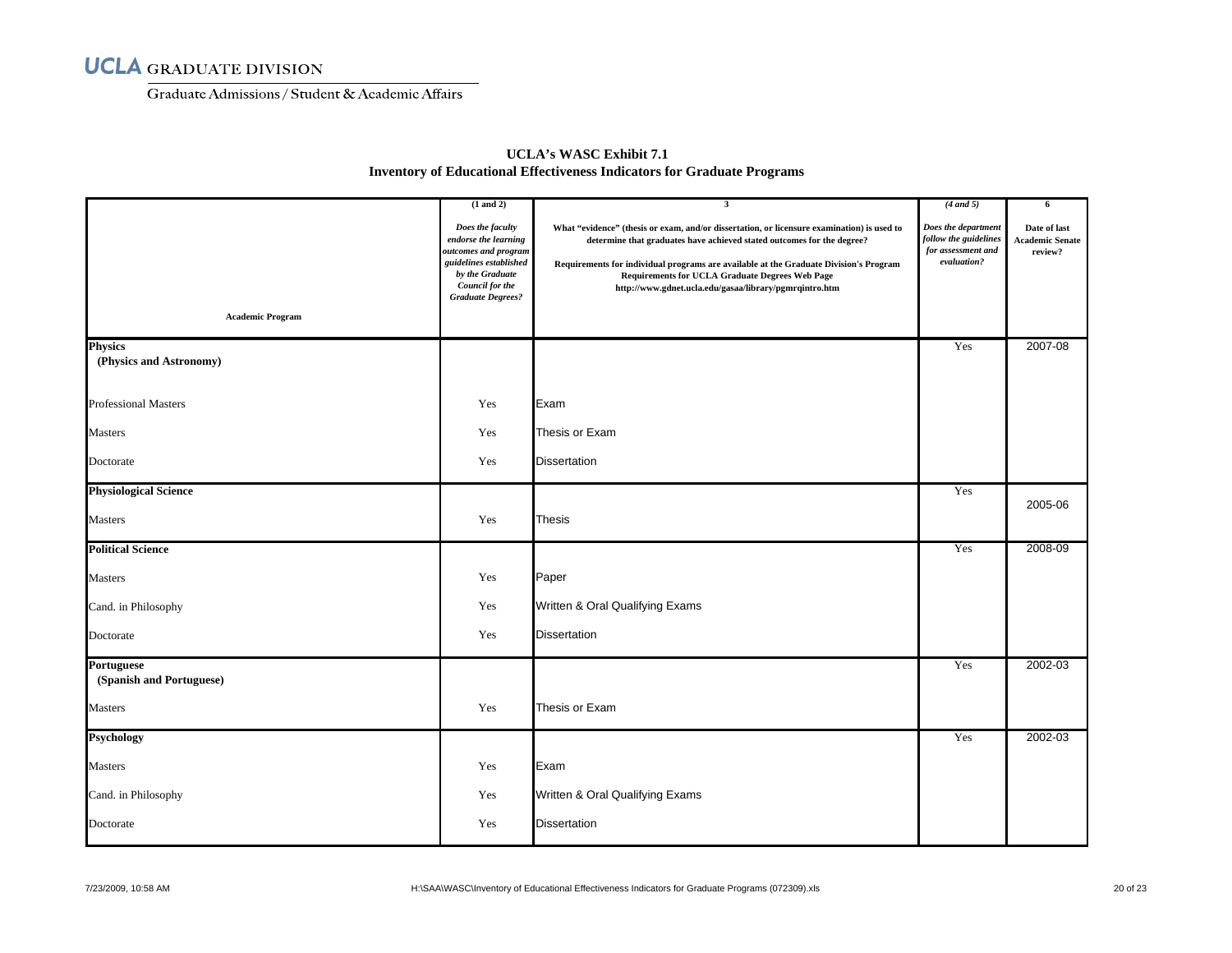Graduate Admissions/ Student & Academic Affairs

|                                                                                       | $(1$ and $2)$                                                                                                                                                       | $\mathbf{3}$                                                                                                                                                                                                                                                                                                                                                               | $(4$ and 5)                                                                       | 6                                                 |
|---------------------------------------------------------------------------------------|---------------------------------------------------------------------------------------------------------------------------------------------------------------------|----------------------------------------------------------------------------------------------------------------------------------------------------------------------------------------------------------------------------------------------------------------------------------------------------------------------------------------------------------------------------|-----------------------------------------------------------------------------------|---------------------------------------------------|
|                                                                                       | Does the faculty<br>endorse the learning<br>outcomes and program<br>guidelines established<br>by the Graduate<br><b>Council for the</b><br><b>Graduate Degrees?</b> | What "evidence" (thesis or exam, and/or dissertation, or licensure examination) is used to<br>determine that graduates have achieved stated outcomes for the degree?<br>Requirements for individual programs are available at the Graduate Division's Program<br>Requirements for UCLA Graduate Degrees Web Page<br>http://www.gdnet.ucla.edu/gasaa/library/pgmrqintro.htm | Does the department<br>follow the guidelines<br>for assessment and<br>evaluation? | Date of last<br><b>Academic Senate</b><br>review? |
| <b>Academic Program</b>                                                               |                                                                                                                                                                     |                                                                                                                                                                                                                                                                                                                                                                            |                                                                                   |                                                   |
| <b>Public Health</b>                                                                  |                                                                                                                                                                     |                                                                                                                                                                                                                                                                                                                                                                            | Yes                                                                               | 2006-07                                           |
| <b>Professional Masters</b>                                                           | Yes                                                                                                                                                                 | Exam                                                                                                                                                                                                                                                                                                                                                                       |                                                                                   |                                                   |
| <b>Masters</b>                                                                        | Yes                                                                                                                                                                 | Exam                                                                                                                                                                                                                                                                                                                                                                       |                                                                                   |                                                   |
| Dr. of PH                                                                             | Yes                                                                                                                                                                 | <b>Dissertation</b>                                                                                                                                                                                                                                                                                                                                                        |                                                                                   |                                                   |
| Doctorate                                                                             | Yes                                                                                                                                                                 | <b>Dissertation</b>                                                                                                                                                                                                                                                                                                                                                        |                                                                                   |                                                   |
| <b>Public Health for Health Professionals</b>                                         |                                                                                                                                                                     |                                                                                                                                                                                                                                                                                                                                                                            | Yes                                                                               | 2008-09                                           |
| <b>Professional Masters</b>                                                           | Yes                                                                                                                                                                 | Exam                                                                                                                                                                                                                                                                                                                                                                       |                                                                                   |                                                   |
| <b>Public Policy</b>                                                                  |                                                                                                                                                                     |                                                                                                                                                                                                                                                                                                                                                                            | Yes                                                                               | 2006-07                                           |
| <b>Professional Masters</b>                                                           | Yes                                                                                                                                                                 | Exam                                                                                                                                                                                                                                                                                                                                                                       |                                                                                   |                                                   |
| <b>Romance Linguistics and Literature</b><br>(note: program disestablished 2008-2009) |                                                                                                                                                                     |                                                                                                                                                                                                                                                                                                                                                                            | Yes                                                                               | 2001-02                                           |
| <b>Masters</b>                                                                        | Yes                                                                                                                                                                 | Thesis or Exam                                                                                                                                                                                                                                                                                                                                                             |                                                                                   |                                                   |
| Cand. in Philosophy                                                                   | Yes                                                                                                                                                                 | Written & Oral Qualifying Exams                                                                                                                                                                                                                                                                                                                                            |                                                                                   |                                                   |
| Doctorate                                                                             | Yes                                                                                                                                                                 | <b>Dissertation</b>                                                                                                                                                                                                                                                                                                                                                        |                                                                                   |                                                   |
| Scandinavian<br>(Germanic Languages)                                                  |                                                                                                                                                                     |                                                                                                                                                                                                                                                                                                                                                                            | Yes                                                                               | 2007-08                                           |
| Masters                                                                               | Yes                                                                                                                                                                 | Exam                                                                                                                                                                                                                                                                                                                                                                       |                                                                                   |                                                   |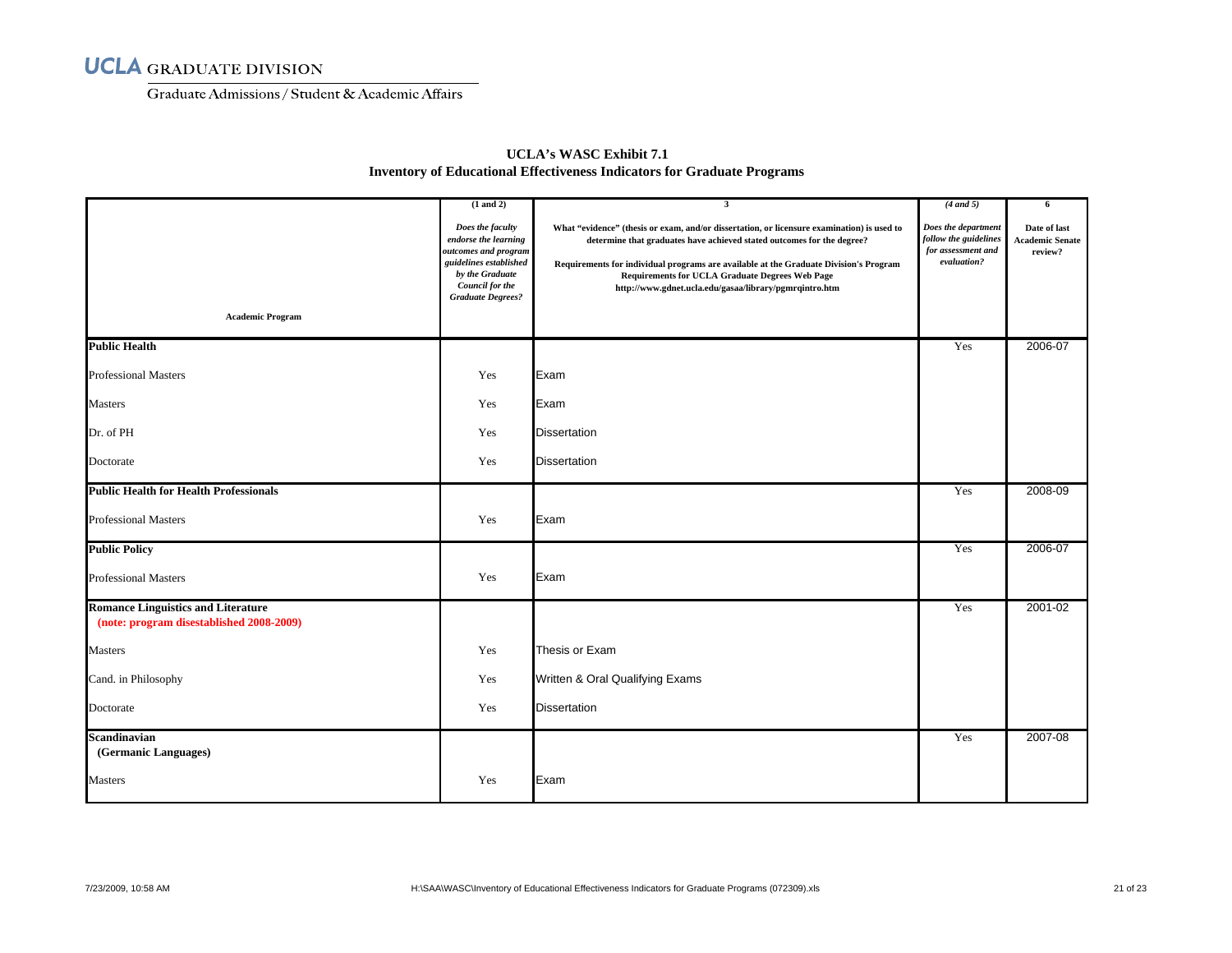Graduate Admissions/ Student & Academic Affairs

| <b>Academic Program</b>                    | $(1$ and $2)$<br>Does the faculty<br>endorse the learning<br>outcomes and program<br>guidelines established<br>by the Graduate<br>Council for the<br><b>Graduate Degrees?</b> | $\mathbf{3}$<br>What "evidence" (thesis or exam, and/or dissertation, or licensure examination) is used to<br>determine that graduates have achieved stated outcomes for the degree?<br>Requirements for individual programs are available at the Graduate Division's Program<br><b>Requirements for UCLA Graduate Degrees Web Page</b><br>http://www.gdnet.ucla.edu/gasaa/library/pgmrqintro.htm | $(4$ and 5)<br>Does the department<br>follow the guidelines<br>for assessment and<br>evaluation? | -6<br>Date of last<br><b>Academic Senate</b><br>review? |
|--------------------------------------------|-------------------------------------------------------------------------------------------------------------------------------------------------------------------------------|---------------------------------------------------------------------------------------------------------------------------------------------------------------------------------------------------------------------------------------------------------------------------------------------------------------------------------------------------------------------------------------------------|--------------------------------------------------------------------------------------------------|---------------------------------------------------------|
| <b>Slavic Languages and Literatures</b>    |                                                                                                                                                                               |                                                                                                                                                                                                                                                                                                                                                                                                   | Yes                                                                                              | 2004-05                                                 |
| Masters                                    | Yes                                                                                                                                                                           | Exam                                                                                                                                                                                                                                                                                                                                                                                              |                                                                                                  |                                                         |
| Cand. in Philosophy                        | Yes                                                                                                                                                                           | Written & Oral Qualifying Exams                                                                                                                                                                                                                                                                                                                                                                   |                                                                                                  |                                                         |
| Doctorate                                  | Yes                                                                                                                                                                           | <b>Dissertation</b>                                                                                                                                                                                                                                                                                                                                                                               |                                                                                                  |                                                         |
| <b>Social Welfare</b>                      |                                                                                                                                                                               |                                                                                                                                                                                                                                                                                                                                                                                                   | Yes                                                                                              | 2008-09                                                 |
| <b>Professional Masters</b>                | Yes                                                                                                                                                                           | Exam                                                                                                                                                                                                                                                                                                                                                                                              |                                                                                                  |                                                         |
| Doctorate                                  | Yes                                                                                                                                                                           | <b>Dissertation</b>                                                                                                                                                                                                                                                                                                                                                                               |                                                                                                  |                                                         |
| <b>Sociology</b>                           |                                                                                                                                                                               |                                                                                                                                                                                                                                                                                                                                                                                                   | Yes                                                                                              | 2005-06                                                 |
| Masters                                    | Yes                                                                                                                                                                           | Exam                                                                                                                                                                                                                                                                                                                                                                                              |                                                                                                  |                                                         |
| Cand. in Philosophy                        | Yes                                                                                                                                                                           | Written & Oral Qualifying Exams                                                                                                                                                                                                                                                                                                                                                                   |                                                                                                  |                                                         |
| Doctorate                                  | Yes                                                                                                                                                                           | <b>Dissertation</b>                                                                                                                                                                                                                                                                                                                                                                               |                                                                                                  |                                                         |
| <b>Spanish</b><br>(Spanish and Portuguese) |                                                                                                                                                                               |                                                                                                                                                                                                                                                                                                                                                                                                   | Yes                                                                                              | 2002-03                                                 |
| Masters                                    | Yes                                                                                                                                                                           | Thesis or Exam                                                                                                                                                                                                                                                                                                                                                                                    |                                                                                                  |                                                         |
| <b>Statistics</b>                          |                                                                                                                                                                               |                                                                                                                                                                                                                                                                                                                                                                                                   | Yes                                                                                              | 2001-02                                                 |
| <b>Masters</b>                             | Yes                                                                                                                                                                           | Thesis or Exam                                                                                                                                                                                                                                                                                                                                                                                    |                                                                                                  |                                                         |
| Cand. in Philosophy                        | Yes                                                                                                                                                                           | Written & Oral Qualifying Exams                                                                                                                                                                                                                                                                                                                                                                   |                                                                                                  |                                                         |
| Doctorate                                  | Yes                                                                                                                                                                           | <b>Dissertation</b>                                                                                                                                                                                                                                                                                                                                                                               |                                                                                                  |                                                         |